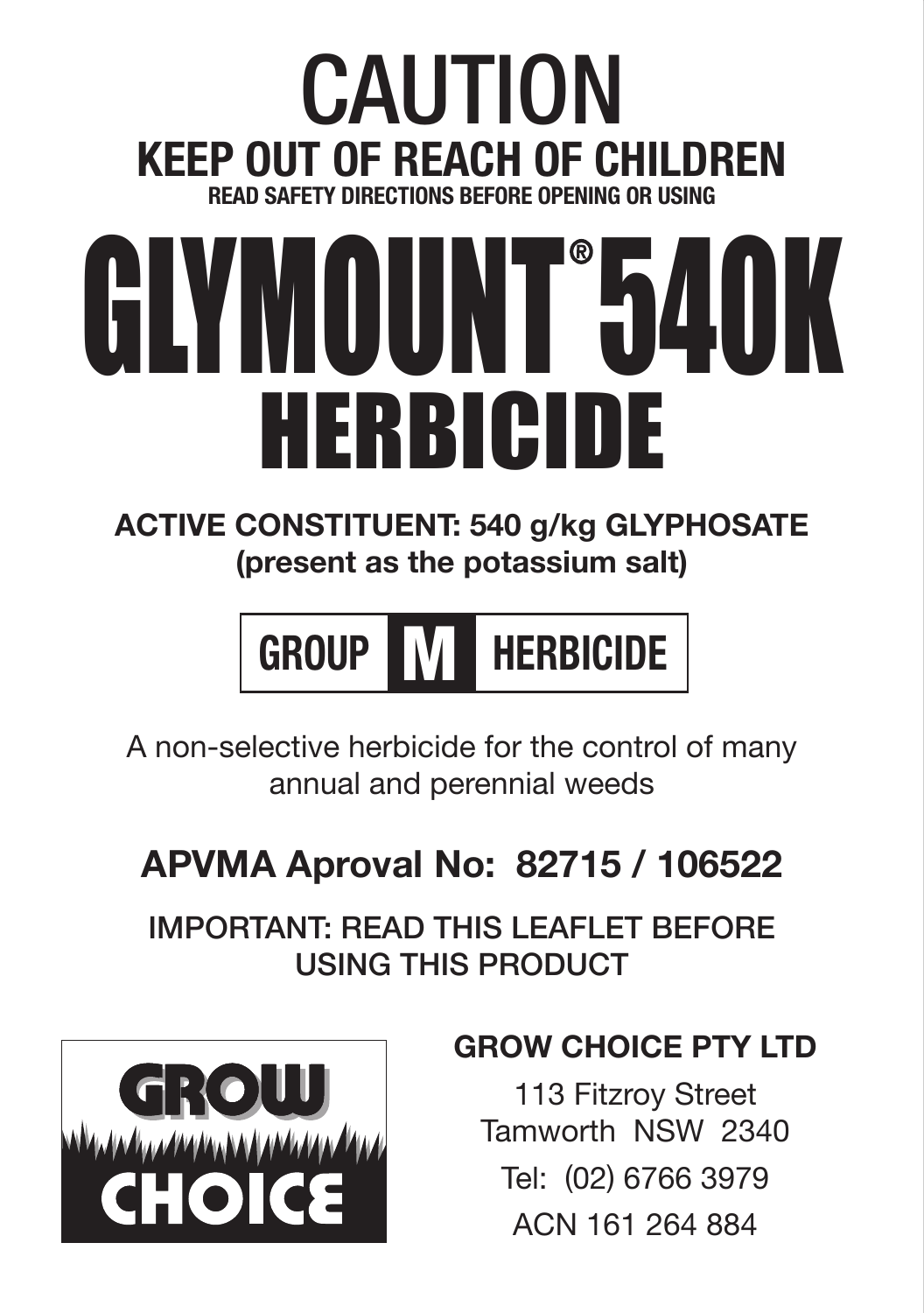## DIRECTIONS FOR USE **DIRECTIONS FOR USE**

### Restraints **Restraints**

DO NOT disturb weeds by cultivation, sowing or grazing for six hours of daylight following treatment DO NOT disturb weeds by cultivation, sowing or grazing for six hours of daylight following treatment of annual weeds and seven days for perennial weeds to ensure herbicide absorption, unless of annual weeds and seven days for perennial weeds to ensure herbicide absorption, unless specified otherwise in critical comments. specified otherwise in critical comments.

## CONSERVATION TILLAGE **CONSERVATION TILLAGE**

| <b>DESCRIPTION AND LESS PROPERTY OF A SECOND PROPERTY OF A SECOND PROPERTY OF A SECOND PROPERTY OF A SECOND PROPE</b>                                             |                                                                                                                                                                                                                                                                     |                                                                                                                                                                                                                                         |                                                                                                                                                                                                                                                                                                                                                                                                                                                                                                                                                                                                                                                                                                                                                       |
|-------------------------------------------------------------------------------------------------------------------------------------------------------------------|---------------------------------------------------------------------------------------------------------------------------------------------------------------------------------------------------------------------------------------------------------------------|-----------------------------------------------------------------------------------------------------------------------------------------------------------------------------------------------------------------------------------------|-------------------------------------------------------------------------------------------------------------------------------------------------------------------------------------------------------------------------------------------------------------------------------------------------------------------------------------------------------------------------------------------------------------------------------------------------------------------------------------------------------------------------------------------------------------------------------------------------------------------------------------------------------------------------------------------------------------------------------------------------------|
| Situation                                                                                                                                                         | Weeds                                                                                                                                                                                                                                                               | Rate Vol/ha                                                                                                                                                                                                                             | CRITICAL COMMENTS                                                                                                                                                                                                                                                                                                                                                                                                                                                                                                                                                                                                                                                                                                                                     |
| pasture with full<br>soil disturbance<br>Prior to sowing<br>AUSTRALIA<br>SOUTHERN<br>with a tyned<br>implement<br>cultivation<br>or sowing<br>a crop or<br>with a | Doublegee (Spiny<br>Volunteer cereals<br><b>Volunteer Lupins</b><br>Annual ryegrass<br>Annual phalaris<br><b>Volunteer Peas</b><br><b>Calomba Daisy</b><br>Barley Grass<br>Brome grass<br>Winter grass<br>Silvergrass<br>Capeweed<br>Wild oats<br>Funitory<br>Emex) | 660 - 1L greater<br>less than 8cm<br>$660 - 840$ mL<br>$340 - 660$ mL<br>$660 - 840$ mL<br>$340 - 660$ mL<br>post tillering<br>post tillering<br>diam/height<br>diam/height<br>pre tillering<br>pre tillering<br>than 8cm<br>$840 - 11$ | satisfactory seedbed can be created for crop germination<br>of Skeleton weed requires addition of full soil disturbance<br>Perennial weeds: Glymount 540K Herbicide will provide<br>seasonal control and reduction in plant numbers. Control<br>70L/ha or more and small droplets to improve coverage.<br>growth or when treating under cold/overcast conditions.<br>daylight after application to seedling annual weeds if a<br>Silvergrass, add Wetter TX and use water volumes of<br>Rate Selection: Use higher rates for advanced weed<br>Cultivation or planting may proceed from 1 hour of<br>Silvergrass: When treating dense infestations of<br>In Tasmania, for perennial weeds use 1-2 L/ha.<br>and seedling establishment.<br>at planting. |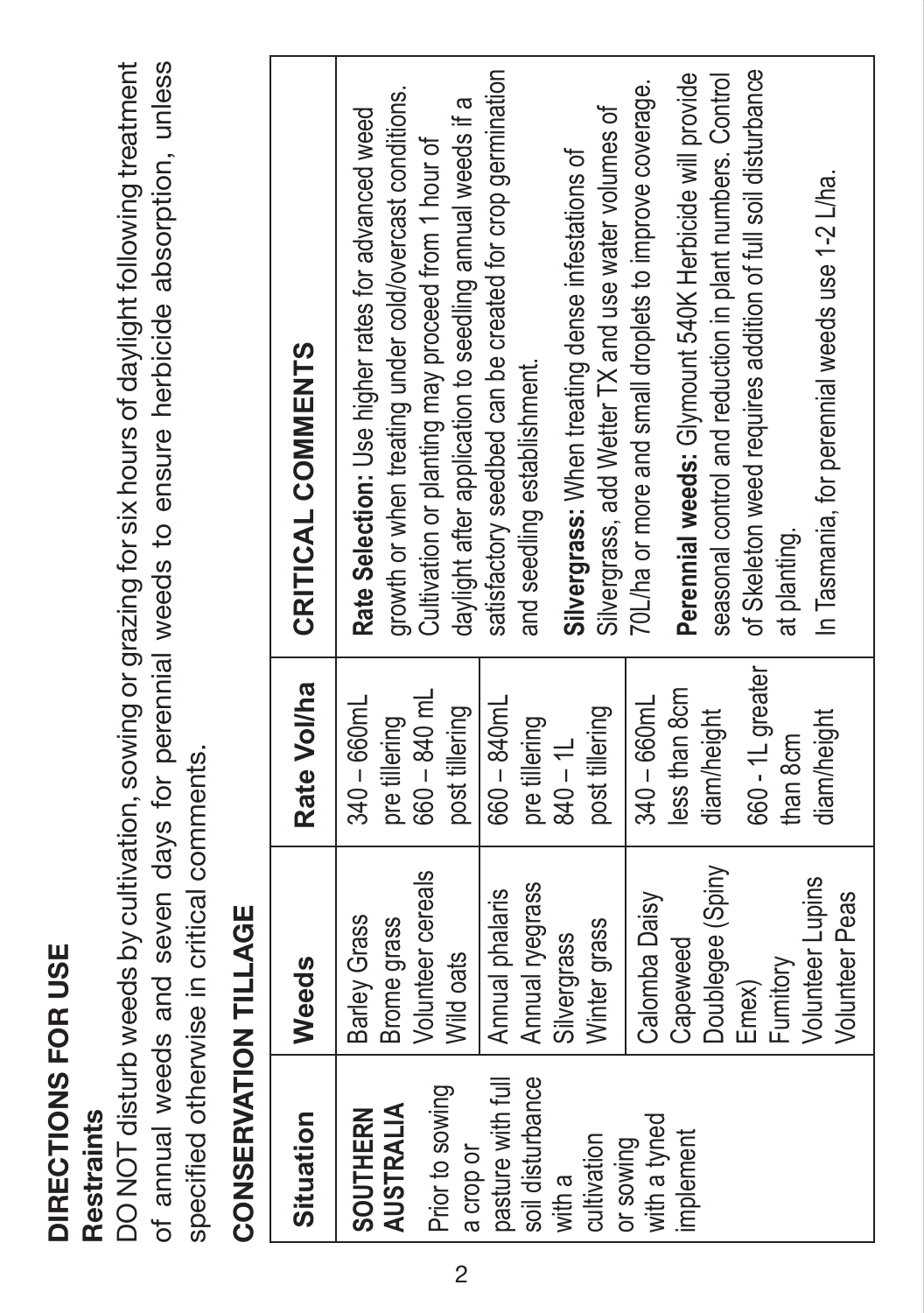| Situation                                                                                                                                                                       | Weeds                                                                                                                                                                                                      | Rate Vol/ha                                                                              | CRITICAL COMMENTS                                                                                                                                                                                                                                                                                                                                                                                                                                                                                                                                                                                                                                                                                                                                     |
|---------------------------------------------------------------------------------------------------------------------------------------------------------------------------------|------------------------------------------------------------------------------------------------------------------------------------------------------------------------------------------------------------|------------------------------------------------------------------------------------------|-------------------------------------------------------------------------------------------------------------------------------------------------------------------------------------------------------------------------------------------------------------------------------------------------------------------------------------------------------------------------------------------------------------------------------------------------------------------------------------------------------------------------------------------------------------------------------------------------------------------------------------------------------------------------------------------------------------------------------------------------------|
| pasture with full<br>soil disturbance<br>Prior to sowing<br><b>AUSTRALIA</b><br><b>SOUTHERN</b><br>with a tyned<br>implement<br>cultivation<br>or sowing<br>a crop or<br>with a | Perennial phalaris<br>Paterson's Curse<br>Variegated thistle<br>Dock (seedling)<br>Skeleton weed<br>Saffron Thistle<br>Scotch Thistle<br>Spear thistle<br>Wild turnip<br>Sub clover<br>Amsinckia<br>Sorrel | 12cm diameter<br>12cm diameter<br>660 - 840mL<br>greater than<br>$840 - 11$<br>less than | satisfactory seedbed can be created for crop germination<br>of Skeleton weed requires addition of full soil disturbance<br>Perennial weeds: Glymount 540K Herbicide will provide<br>seasonal control and reduction in plant numbers. Control<br>70L/ha or more and small droplets to improve coverage.<br>growth or when treating under cold/overcast conditions.<br>daylight after application to seedling annual weeds if a<br>Silvergrass, add Wetter TX and use water volumes of<br>Rate Selection: Use higher rates for advanced weed<br>Cultivation or planting may proceed from 1 hour of<br>Silvergrass: When treating dense infestations of<br>In Tasmania, for perennial weeds use 1-2 L/ha.<br>and seedling establishment.<br>at planting. |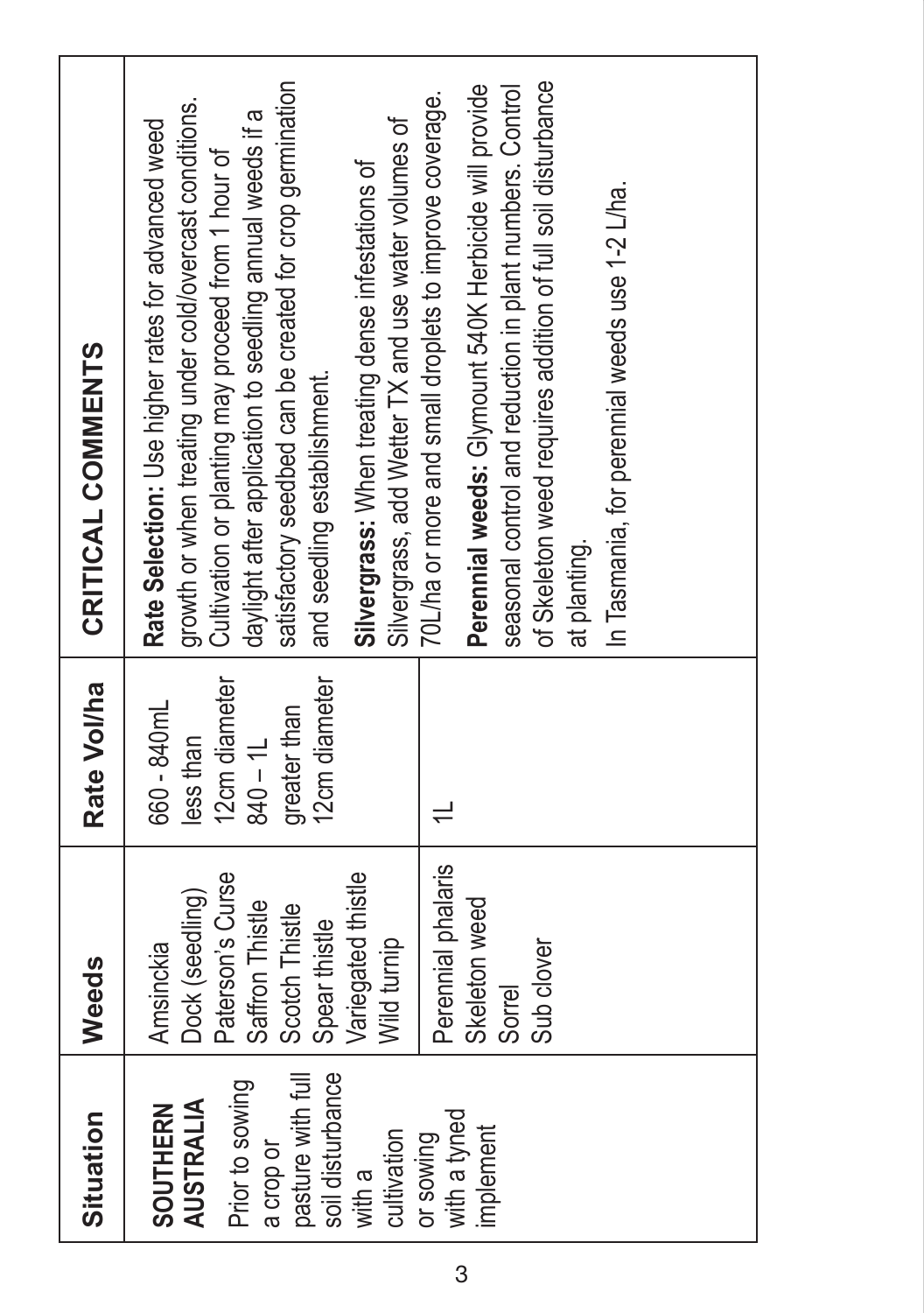| Situation                                                                                                                                                 | Weeds                                                                                                                                                                                                                                            | Rate Vol/ha  | CRITICAL COMMENTS                                                                                                                                                                                                                                                                                                                                                                                                                                                                                                                                                                                                                                                                                                                                                                                   |
|-----------------------------------------------------------------------------------------------------------------------------------------------------------|--------------------------------------------------------------------------------------------------------------------------------------------------------------------------------------------------------------------------------------------------|--------------|-----------------------------------------------------------------------------------------------------------------------------------------------------------------------------------------------------------------------------------------------------------------------------------------------------------------------------------------------------------------------------------------------------------------------------------------------------------------------------------------------------------------------------------------------------------------------------------------------------------------------------------------------------------------------------------------------------------------------------------------------------------------------------------------------------|
| To commence a<br>AUSTRALIA<br><b>SOUTHERN</b><br>fallow OR                                                                                                | Volunteer cereals<br>Canary grass<br>Barley Grass<br>Wild oats                                                                                                                                                                                   | $660mL - 1L$ | conditions. In Tasmania use 1 - 2L/ha with the higher rate<br>tillering or where broadleaf weeds reach stem elongation<br>or budding. Use higher rates in Spring and under cold<br>Rate Selection: Use the lower rate on young weeds;<br>increase to the higher rate where grasses reach full                                                                                                                                                                                                                                                                                                                                                                                                                                                                                                       |
| surface seeding<br>prior to planting<br>soil disturbance<br>pasture with an<br>implement that<br>gives minimal<br>of pastures<br>or prior to<br>a crop or | Variegated Thistle<br>Paterson's curse<br>Annual ryegrass<br>Saffron thistle<br>Scotch thistle<br>Wild mustard<br>Spear thistle<br>Brome grass<br>Hoary Cress<br>Wintergrass<br>Silvergrass<br>Wild radish<br>Wild turnip<br>Capeweed<br>Soursob | $1.0 - 1.31$ | removed by grazing after treatment. Planting may proceed<br>annual weeds if a satisfactory seedbed can be created for<br>from start 1 hour of daylight after application to seedling<br>with full disturbance with a tyned implement 10-21 days<br>Aerial (or Surface) Seeding: Delay seeding until trash<br>following initiation of seed head emergence. Follow-up<br>level is reduced to allow for satisfactory placement of<br>Bentgrass: Use a rate of 1.7L/ha. Apply in late spring<br>Bathurst burr: For mature weeds use the higher rate.<br>Pasture or Crop Establishment: Do not sow into<br>excessive trash. Excessive plant residues may be<br>crop germination and seedling establishment.<br>broadcast seed on the soil surface.<br>for control of perennial weeds.<br>after spraying. |
|                                                                                                                                                           |                                                                                                                                                                                                                                                  |              | (Cont.)<br>Apply sequential treatments during summer and autumn.<br>Couch: Use the higher rate on dense infestations.                                                                                                                                                                                                                                                                                                                                                                                                                                                                                                                                                                                                                                                                               |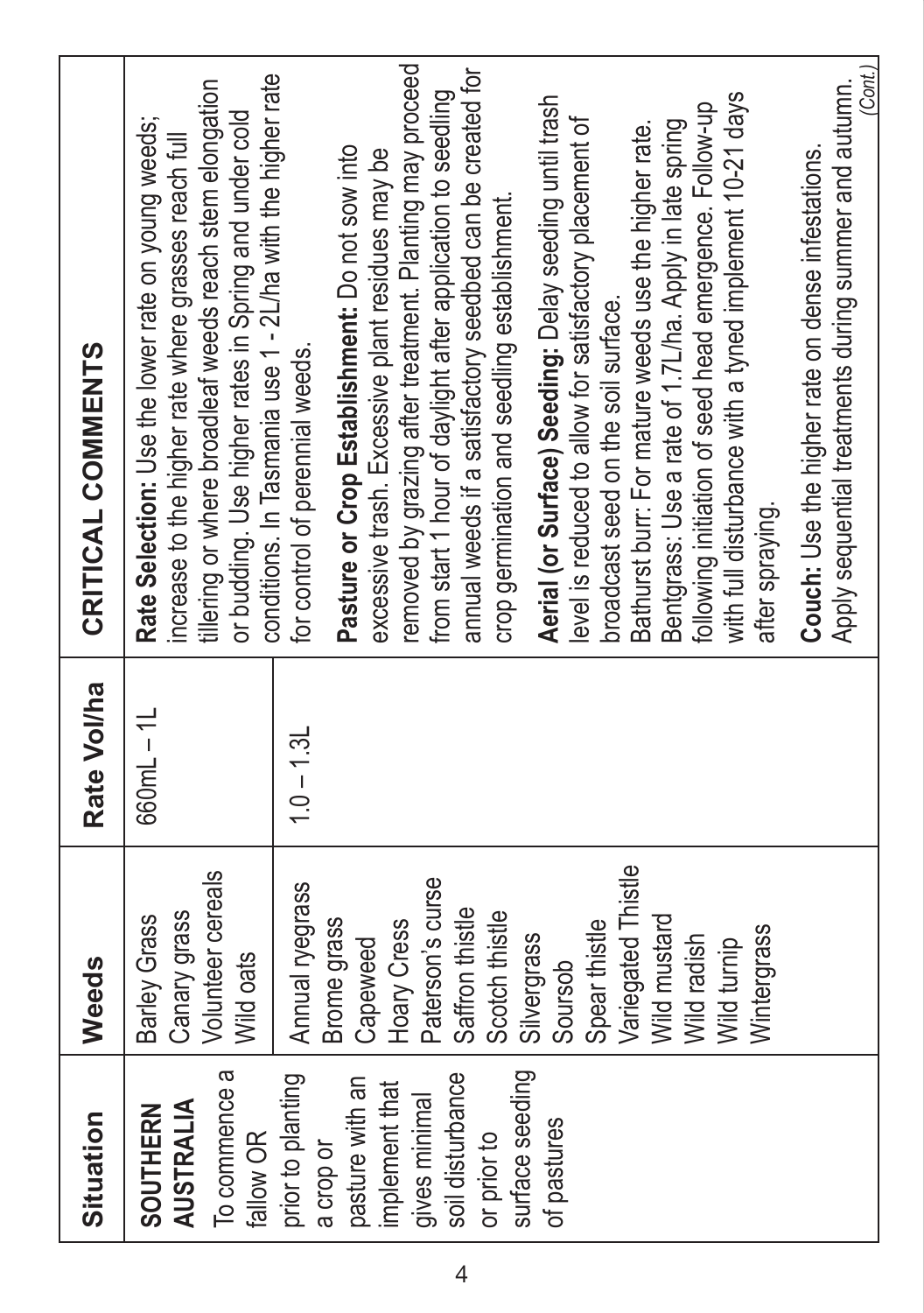| Situation                                                                                                                                                                                                               | Weeds                                                                                                                                                                    | Rate Vol/ha    | CRITICAL COMMENTS                                                                                                                                                                                                                                                                                                                                                                                                                                                                                                                                                                                            |
|-------------------------------------------------------------------------------------------------------------------------------------------------------------------------------------------------------------------------|--------------------------------------------------------------------------------------------------------------------------------------------------------------------------|----------------|--------------------------------------------------------------------------------------------------------------------------------------------------------------------------------------------------------------------------------------------------------------------------------------------------------------------------------------------------------------------------------------------------------------------------------------------------------------------------------------------------------------------------------------------------------------------------------------------------------------|
| To commence a<br>surface seeding<br>soil disturbance<br>prior to planting<br>pasture with an<br>implement that<br>gives minimal<br><b>AUSTRALIA</b><br>SOUTHERN<br>of pastures<br>or prior to<br>fallow OR<br>a crop or | Yorkshire Fog<br><b>Bathurst Burr</b><br>Sub. Clover<br><b>Bentgrass</b><br>Paspalum<br>Flatweed<br>Erodium<br>Phalaris<br>Plantain<br>Kikuyu<br>Couch<br>Sorrel<br>Dock | $125 - 21$     | Kikuyu, Paspalum: Use the low rate for suppression, the<br>For improved control, use in conjunction with cultivation.<br>70L/ha or more and small droplets to improve coverage.<br>Dock, Flatweed: Use the maximum rate for full control.<br>Silvergrass, add Wetter TX and use water volumes of<br>Hoary Cress: Use at a rate of 1L/ha. Treat from late<br>Repeat applications will be required for full control.<br>Silvergrass: When treating dense infestations of<br>Soursob: Use at a rate of 1L/ha. Treat at tuber<br>rosette to early flowering.<br>high rate for control.<br>exhaustion.<br>(Cont.) |
|                                                                                                                                                                                                                         | Poa tussock                                                                                                                                                              | $2.0 - 2.7L$   | heavy grazing) after the Autumn break but before onset of<br>neavy frosts. Sowing may start 14 days after spraying.<br>Timing: Treat fresh re-growth (at least 14 days after                                                                                                                                                                                                                                                                                                                                                                                                                                 |
| Topping<br>Pasture                                                                                                                                                                                                      | Annual ryegrass                                                                                                                                                          | $300 - 680$ mL | Do not add Wetter TX. Do not apply to clover or medic<br>regrowth. Use lower rate if grasses are flowering and<br>Apply to Capeweed and Calomba Daisy at flowering.<br>Remove livestock prior to application to allow even<br>higher rate if at the milky dough stage.<br>crops intended for seed production.                                                                                                                                                                                                                                                                                                |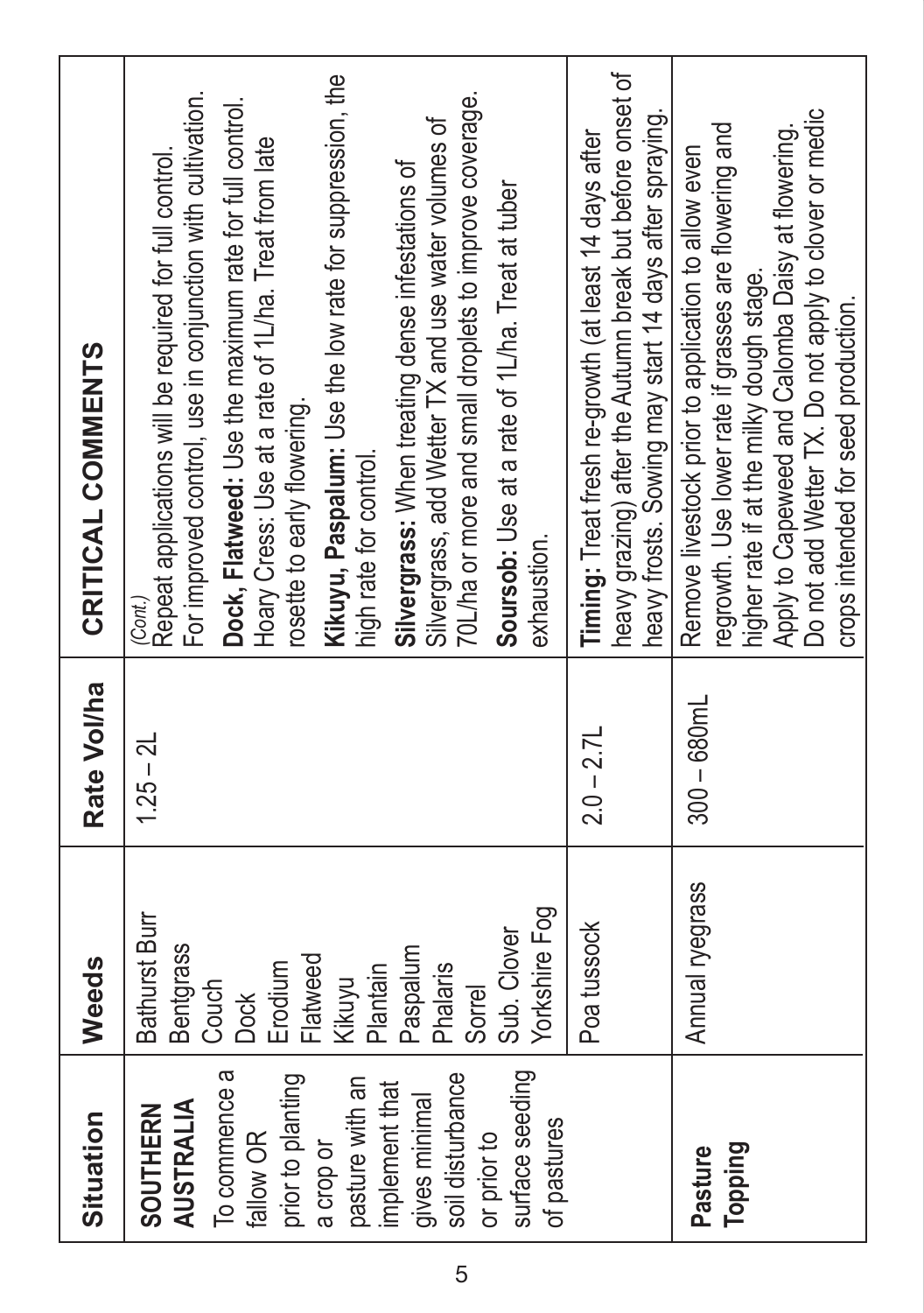| Situation                                                                                                                                                       | Weeds                                                         | Rate Vol/ha    | CRITICAL COMMENTS                                                                                                                                                                                                                                                                                                                                                                                                                                                                                                                                                                                                                                              |
|-----------------------------------------------------------------------------------------------------------------------------------------------------------------|---------------------------------------------------------------|----------------|----------------------------------------------------------------------------------------------------------------------------------------------------------------------------------------------------------------------------------------------------------------------------------------------------------------------------------------------------------------------------------------------------------------------------------------------------------------------------------------------------------------------------------------------------------------------------------------------------------------------------------------------------------------|
| Topping<br>Pasture                                                                                                                                              | <b>Brome</b> grass<br>Barley grass<br>Silvergrass<br>Capeweed | $200 - 300$ mL | Do not add Wetter TX. Do not apply to clover or medic<br>Apply to Capeweed and Calomba Daisy at flowering.<br>regrowth. Use lower rate if grasses are flowering and<br>Remove livestock prior to application to allow even<br>higher rate if at the milky dough stage.                                                                                                                                                                                                                                                                                                                                                                                         |
|                                                                                                                                                                 | Calomba Daisy                                                 | 300mL          | crops intended for seed production.                                                                                                                                                                                                                                                                                                                                                                                                                                                                                                                                                                                                                            |
| Suppression<br>Seedhead                                                                                                                                         | <b>Bentgrass</b>                                              | $240 - 420$ mL | Apply treatments late October to late November, before<br>seedheads have emerged. Add Wetter TX. Use higher<br>rate where growth is excessive. Graze hard after<br>spraying.                                                                                                                                                                                                                                                                                                                                                                                                                                                                                   |
| pasture species<br>NSW, ACT, Vic,<br>AUSTRALIA<br><b>SOUTHERN</b><br>suppression<br>establishing<br>For control<br>improved<br>Tas only<br>crops or<br>prior to | Serrated Tussock                                              | $2.7 - 4.0$ L  | (Cont.)<br>Serrated tussock. Site Preparation: Burning of Serrated<br>recommended to improve plant overage. Also see Aerial<br>almost indigestible and prolonged exposure can lead to<br>Equipment. Surfactants: Addition of 200mL of Wetter<br>TX to 100L of spraying solution may improve control of<br>Application: Boom spray volume of 70L/ha or more is<br>is essential for good results (Note: Serrated tussock is<br>heavy grazing (cell grazing) 2 weeks before spraying<br>Apply to actively growing and stress free plants. Best<br>tussock 10-12 months before spraying or slashing/<br>starvation and death of stock).<br>results May to October. |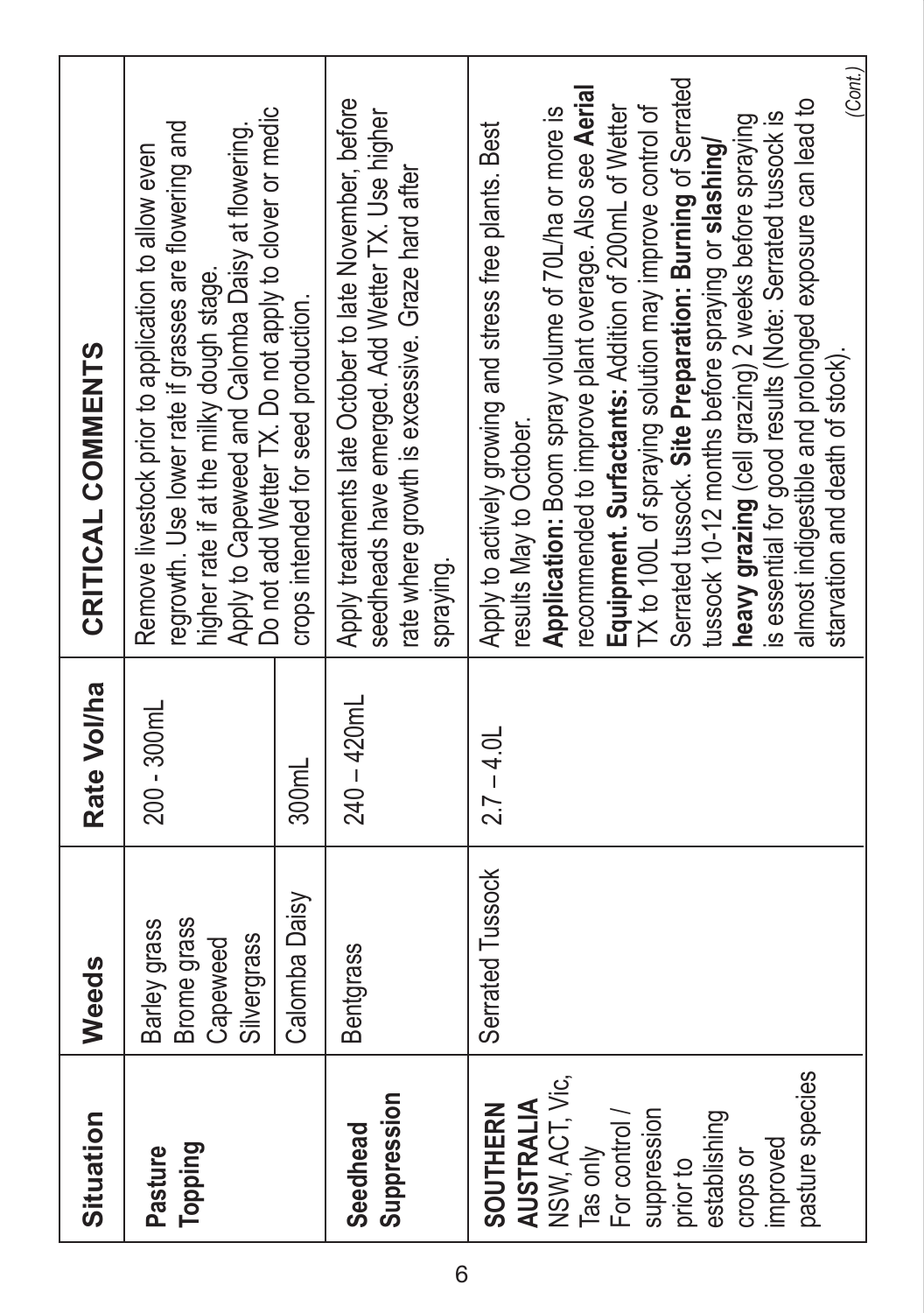| Situation                                                                                                   | Weeds                                            | Rate Vol/ha    | CRITICAL COMMENTS                                                                                                                                                                                                                                                                                                                                                                                                                                            |
|-------------------------------------------------------------------------------------------------------------|--------------------------------------------------|----------------|--------------------------------------------------------------------------------------------------------------------------------------------------------------------------------------------------------------------------------------------------------------------------------------------------------------------------------------------------------------------------------------------------------------------------------------------------------------|
| or improved pasture<br>suppression prior to<br>establishing crops<br>For control /<br>species<br>(Cont.)    | Serrated Tussock                                 | $2.7 - 4.0$ L  | Rates: Use lower rate on Serrated tussock regrowth after<br>Serrated tussock that has been slashed or grazed (may<br>burning (no residual dead foliage. Use higher rate on<br>contain some residual dead foliage).<br>(Cont.)                                                                                                                                                                                                                                |
| emergence and<br>seed formation<br>of seedhead<br>prevention<br>For the                                     | Serrated Tussock                                 | $500 - 840$ mL | Rates: The lower rates will be less damaging to desirable<br>Apply prior to any seedhead emergence. Also see Aerial<br>Surfactants: Addition of 200mL of Wetter TX to 100L of<br>pasture species. If seed-head emergence is imminent<br>esults obtained during mid September - mid October.<br>Apply to actively growing and stress free plants. Best<br>then higher rates will give better results.<br>spraying solution may improve results.<br>Equipment. |
| to planting a crop<br>In fallow or prior<br><b>AUSTRALIA</b><br>NORTHERN<br>Sprayers<br>Shielded<br>Cotton: | Volunteer cereals<br>Paradoxa grass<br>Wild oats | $340 - 660$ mL | (Cont.)<br>and increase to the higher rates where weeds are dense<br>or well developed. Dense infestations of some weeds eg<br>Barnyard grass, Liverseed (Urochloa) grass may need<br>Rate Selection: Use the lower rates on young weeds<br>Tank Mixtures: Read and follow all label directions,<br>restraints, plant-back periods, withholding periods,<br>follow-up treatments for complete control.                                                       |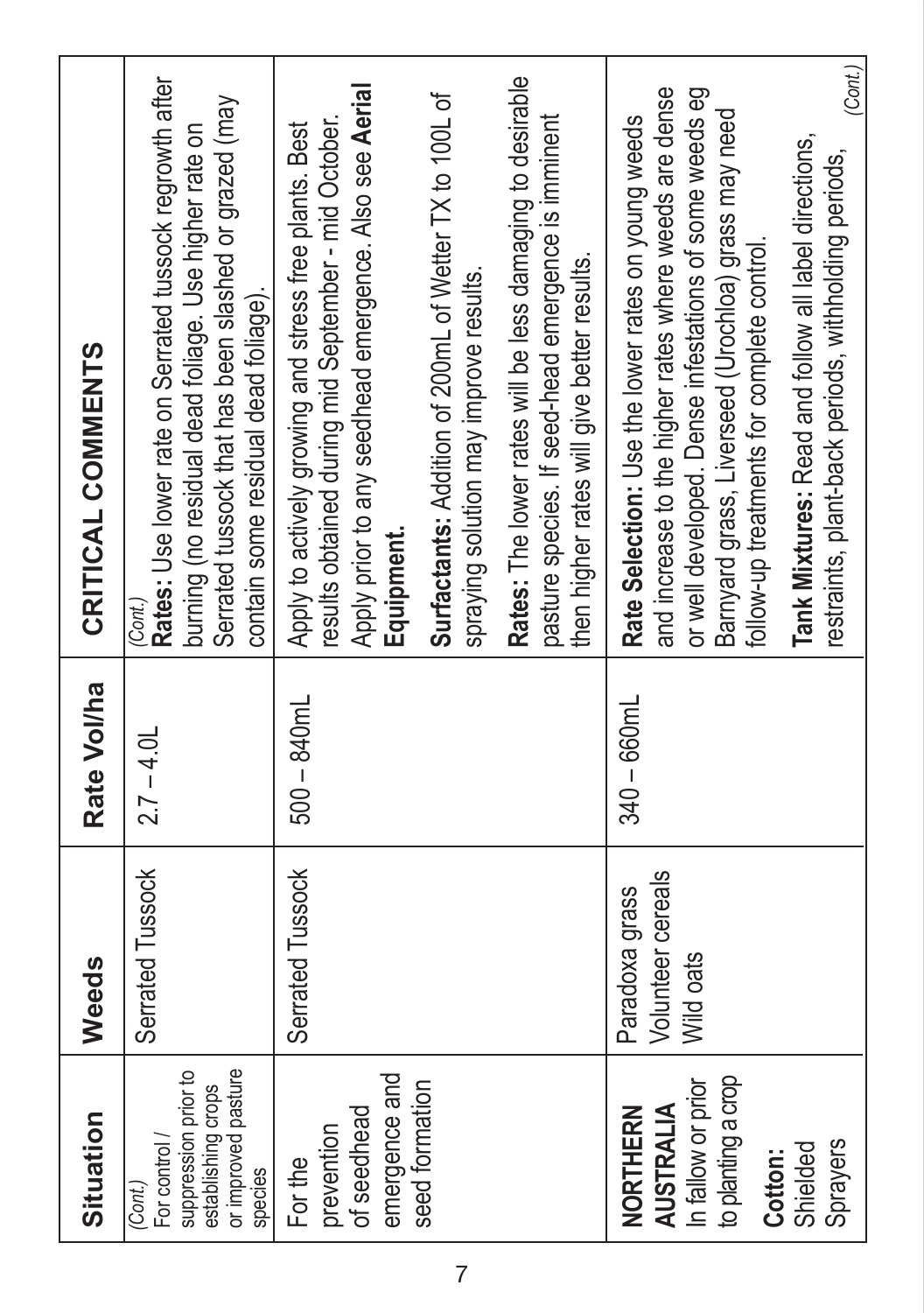| Situation                                                                                                   | Weeds                                                                                                                                                                                                                                  | Rate Vol/ha                                                                                                                                  | CRITICAL COMMENTS                                                                                                                                                                                                                                                                                                                                                                                                                                                                                                                                                                                                                                                                                                                                                                                                                                                                                                                                                                               |
|-------------------------------------------------------------------------------------------------------------|----------------------------------------------------------------------------------------------------------------------------------------------------------------------------------------------------------------------------------------|----------------------------------------------------------------------------------------------------------------------------------------------|-------------------------------------------------------------------------------------------------------------------------------------------------------------------------------------------------------------------------------------------------------------------------------------------------------------------------------------------------------------------------------------------------------------------------------------------------------------------------------------------------------------------------------------------------------------------------------------------------------------------------------------------------------------------------------------------------------------------------------------------------------------------------------------------------------------------------------------------------------------------------------------------------------------------------------------------------------------------------------------------------|
| to planting a crop<br>In fallow or prior<br><b>AUSTRALIA</b><br>NORTHERN<br>Sprayers<br>Shielded<br>Cotton: | African Turnip weed<br>Volunteer Sorghum<br>Caltrop (Yellow vine)<br>Milk (Sow) Thistle<br>Variegated thistle<br>Sweet Summer<br>Boggabri weed<br><b>Black Pigweed</b><br>(Lovegrass)<br>Deadnettle<br>Stinkgrass<br>Mintweed<br>Grass | 660mL-1.35L<br>leaves of 3cm<br>of 3cm in dia/<br>$500 - 660$ mL<br>5 true leaves<br>in dia/height<br>greater than<br>up to 5 true<br>height | removed by grazing after treatment. Planting may proceed<br>from 1 hour of sunlight after application to seedling annual<br>enhance knockdown weed control where tank mixtures of<br>iverseed grass or Milk Thistle. Ammonium sulphate may<br>spray or spray drift to contact any part of the cotton plant<br>Do not apply in cotton less than 20cm high. Do not allow<br>weeds if a satisfactory seedbed can be created for crop<br>unacceptable knockdown control of certain weeds. Do<br>tank mix products. Tank mixes with atrazine may give<br>growing between crop rows using a shielded sprayer.<br>Shielded Sprayers: Apply Glymount 540K to weeds<br>egional use restrictions and safety directions for the<br>not apply the tank-mix for control of Barnyard grass,<br>Pasture or Crop Establishment: Do not sow into<br>excessive trash. Excessive plant residues may be<br>germination and seedling establishment.<br>as severe injury may result.<br>atrazine are used.<br>(Cont.) |
|                                                                                                             |                                                                                                                                                                                                                                        |                                                                                                                                              | (Cont)                                                                                                                                                                                                                                                                                                                                                                                                                                                                                                                                                                                                                                                                                                                                                                                                                                                                                                                                                                                          |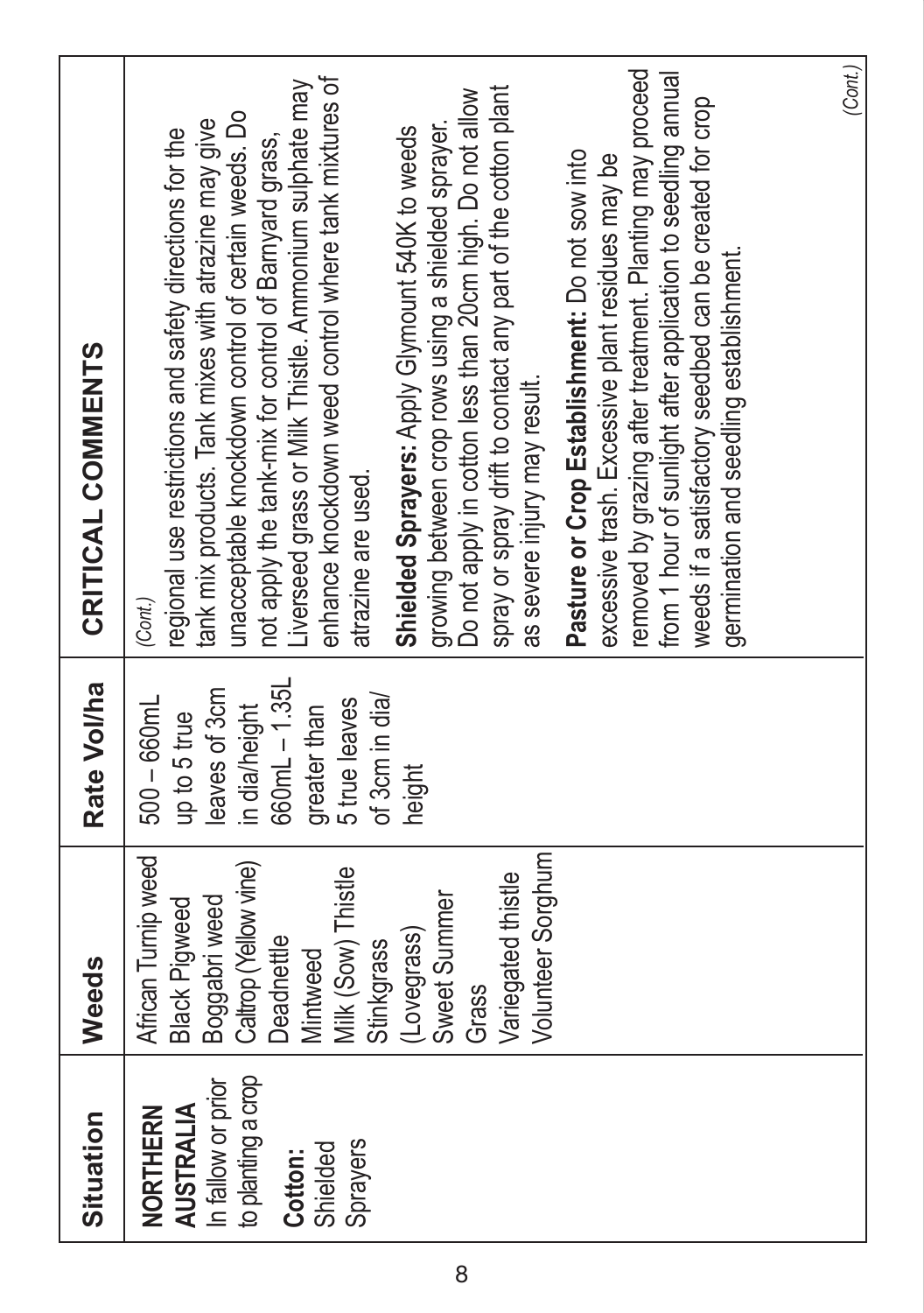| Situation                                                                                            | Weeds                                                                                                                                                                                                                                                                                                                                                                                                               | Rate Vol/ha | CRITICAL COMMENTS                                                                                                                                                                                                                                                                                                                                                                                                                                                                                                                                                                                                                                                                                                                                                                                                                                                                                                                                                                                                                                                                                                                                                                                                                                                                                                                                                      |
|------------------------------------------------------------------------------------------------------|---------------------------------------------------------------------------------------------------------------------------------------------------------------------------------------------------------------------------------------------------------------------------------------------------------------------------------------------------------------------------------------------------------------------|-------------|------------------------------------------------------------------------------------------------------------------------------------------------------------------------------------------------------------------------------------------------------------------------------------------------------------------------------------------------------------------------------------------------------------------------------------------------------------------------------------------------------------------------------------------------------------------------------------------------------------------------------------------------------------------------------------------------------------------------------------------------------------------------------------------------------------------------------------------------------------------------------------------------------------------------------------------------------------------------------------------------------------------------------------------------------------------------------------------------------------------------------------------------------------------------------------------------------------------------------------------------------------------------------------------------------------------------------------------------------------------------|
| to planting a crop<br>In fallow or prior<br>AUSTRALIA<br>NORTHERN<br>Sprayers<br>Shielded<br>Cotton: | New Zealand Spinach<br>Thornapple (Datura)<br>Pigweed (up to 25cm)<br>Wild/Prickly Lettuce<br>Stinking Goosefoot<br>Columbus grass<br>Liverseed grass<br>Camel (Afghan)<br>Bamyard grass<br><b>Bladder Ketmia</b><br>Annual Ground<br>Mexican poppy<br>Noogoora Burr<br>Spear Thistle<br>Caustic weed<br>Bathurst Burr<br><b>Button grass</b><br>Native Millet<br><b>Turnip weed</b><br>Wireweed<br>Cherry<br>Melon | 660mL-1.35L | to the higher rates where weeds are dense or well developed. Dense<br>Excessive plant residues may be removed by grazing after treatment.<br>plant-back periods, withholding periods, regional use restrictions and<br>infestations of some weeds eg Barnyard grass, Liverseed (Urochloa)<br>less than 20cm high. Do not allow spray or spray drift to contact any<br>safety directions for the tank mix products. Tank mixes with atrazine<br>may give unacceptable knockdown control of certain weeds. Do not<br>Rate Selection: Use the lower rates on young weeds and increase<br>apply the tank-mix for control of Barnyard grass, Liverseed grass or<br>Pasture or Crop Establishment: Do not sow into excessive trash.<br>between crop rows using a shielded sprayer. Do not apply in cotton<br>seedling annual weeds if a satisfactory seedbed can be created for<br>Milk Thistle. Ammonium sulphate may enhance knockdown weed<br>Planting may proceed from 1 hour of sunlight after application to<br>Tank Mixtures: Read and follow all label directions, restraints,<br>Shielded Sprayers: Apply Glymount 540K to weeds growing<br>grass may need follow-up treatments for complete control.<br>part of the cotton plant as severe injury may result.<br>control where tank mixtures of atrazine are used.<br>crop germination and seedling establishment. |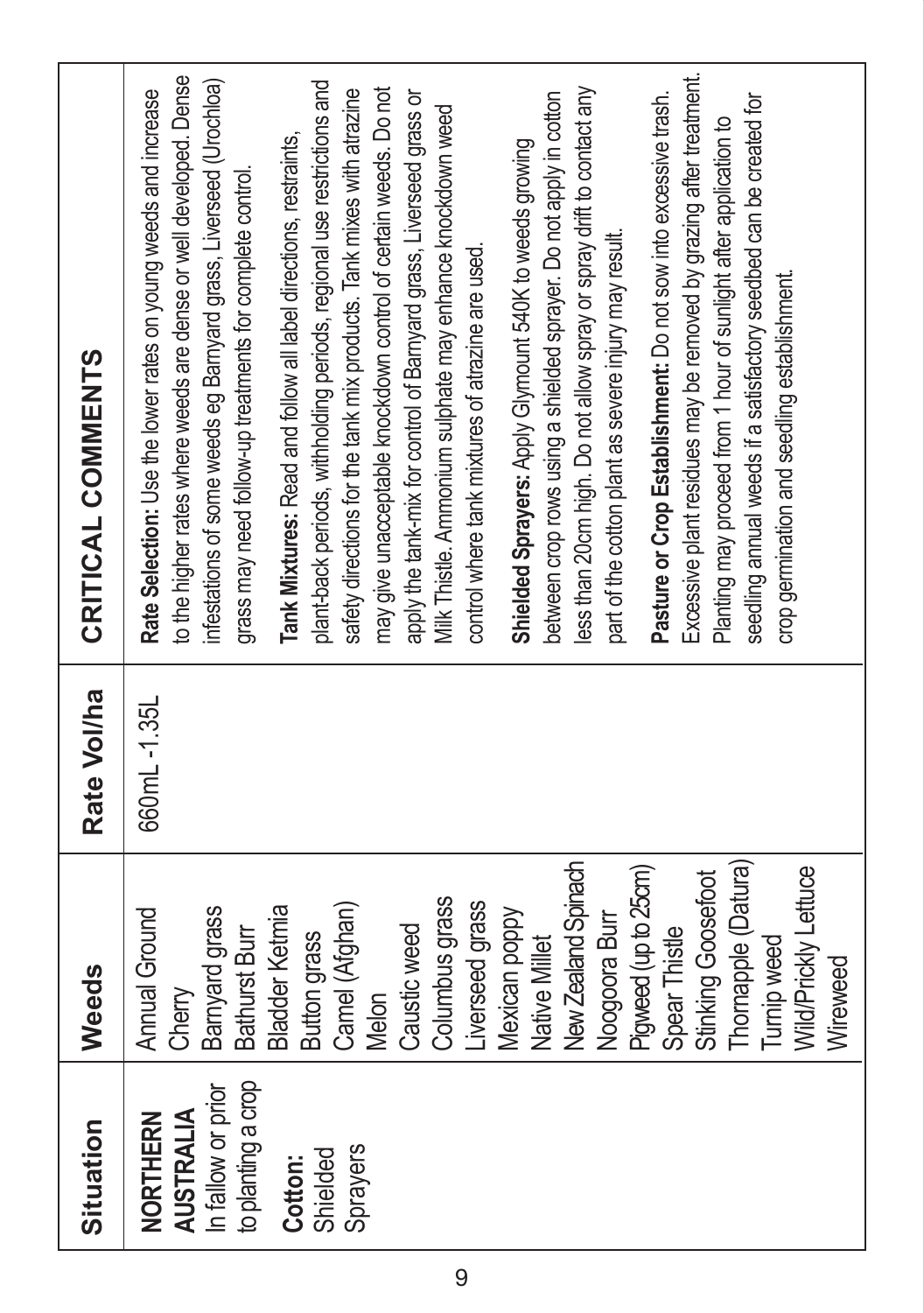| Situation                                             | Weeds                                                                    | Rate Vol/ha                           | CRITICAL COMMENTS                                                                                                                                                                                                                                                                                                                            |
|-------------------------------------------------------|--------------------------------------------------------------------------|---------------------------------------|----------------------------------------------------------------------------------------------------------------------------------------------------------------------------------------------------------------------------------------------------------------------------------------------------------------------------------------------|
| In fallow or prior<br>AUSTRALIA<br>NORTHERN           | Prickly Paddy<br>Melon                                                   | 640mL-1.3L<br>Tridon 600<br>plus 80mL | DO NOT add crop oil.                                                                                                                                                                                                                                                                                                                         |
| to planting a crop<br>Sprayers<br>Shielded<br>Cotton: | Buckwheat (less<br>than 12 leaves)<br>Johnson grass<br>Climbing<br>Couch | $1.3 - 2.01$                          | stage. For Johnson grass apply to plants with a minimum<br>of 30cm new growth. For long term control of Couch and<br>Use the higher rate on plants at the flowering/seedhead<br>Johnson grass, repeat applications will be required.                                                                                                         |
|                                                       | rotundus)<br>(Cyperus<br>Nutgrass                                        | 2L followed<br>by 2L                  | majority of plants have reached at least the 6-8 leaf stage<br>but preferably later. Allow for maximum re-emergence<br>Make first application to actively growing plants when<br>before re-treating.                                                                                                                                         |
| SUGAR CANE<br>Inter-row<br>spraying                   | perennial grasses<br>and broadleaf<br>Annual and<br>weeds                | $12 - 51$                             | ground based hooded and shielded sprayer apply at early<br>growth stage of crop, before formation of the cane. Apply<br>crop. Do not allow spray or spray drift to contact any part<br>no more than 3 applications, to maximum of 12L/ha per<br>Apply to weeds growing between crop rows using a<br>of the crop as severe injury may result. |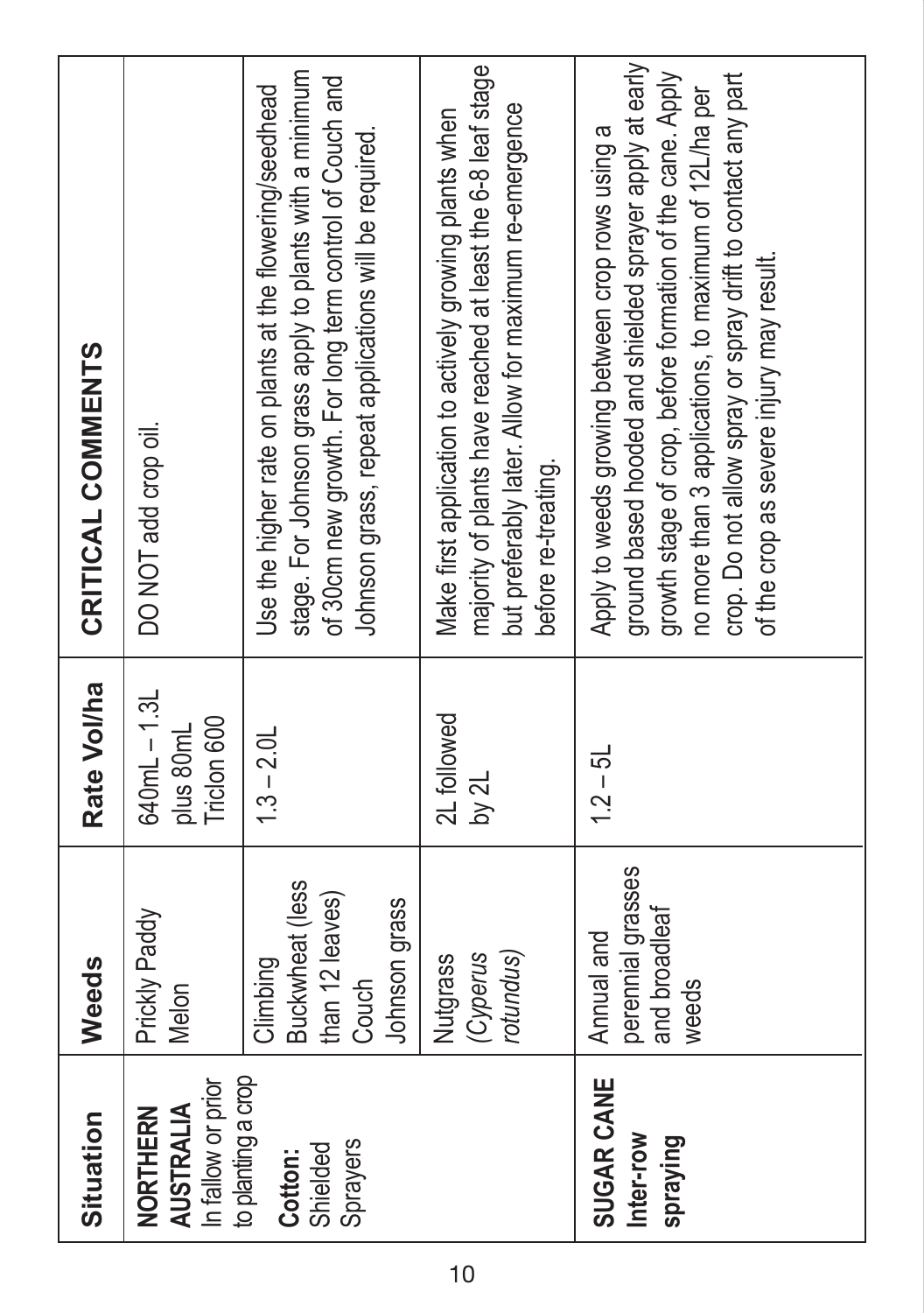| Situation                                                 | Weeds                                                           | Rate Vol/ha | CRITICAL COMMENTS                                                                                                                                                                                                                                                                                                                                                                                                    |
|-----------------------------------------------------------|-----------------------------------------------------------------|-------------|----------------------------------------------------------------------------------------------------------------------------------------------------------------------------------------------------------------------------------------------------------------------------------------------------------------------------------------------------------------------------------------------------------------------|
| Qid, NSW, only<br><b>CANE Ratoon</b><br>sprayout<br>SUGAR | Sugar cane ratoon<br>regrowth                                   | $4 - 6L$    | rate for suppression or where cultivation is to follow. Use<br>Apply under good growing conditions to actively growing<br>ratoons 60 - 120cm tall. Do not apply if plants are under<br>stress from waterlogging or low moisture. Use the lower<br>the higher rate for control.                                                                                                                                       |
| Sorghum<br>control                                        | Grain Sorghum<br>(pre-harvest)                                  | $1 - 1.35L$ | frost, cold or waterlogging. Apply when grain moisture is less<br>than 25%. Use the higher rate where the crop has produced<br>crops intended for seed protection. Treatment may increase<br>significant number of late tillers or where following crops will<br>be established without further treatment. Do not apply to<br>DO NOT apply if crop is under stress from low moisture,<br>potential for crop lodging. |
|                                                           | Grain Sorghum<br>(post-harvest)                                 | 660mL-1.35L | Slashed/Grazed stubble: Apply when fresh regrowth is at<br>least 20cm high. Use the higher rate on standing stubble<br>or where regrowth from slashed sorghum has advanced<br>beyond 50cm in height.                                                                                                                                                                                                                 |
| Pre-harvest<br>Cotton                                     | Noogoora Burr<br>Winter annual<br><b>Bathurst Burr</b><br>weeds | 840mL-1.7L  | Treatments may be applied alone or in tank mixtures with Dropp<br>tank mixed with defoliants, a slightly higher proportion of cotton<br>leaf may be retained, particularly where the higher rate is used<br>or Harvade. Apply when at least 60% of bolls are open. When<br>and the conditions are unfavourable for defoliation.                                                                                      |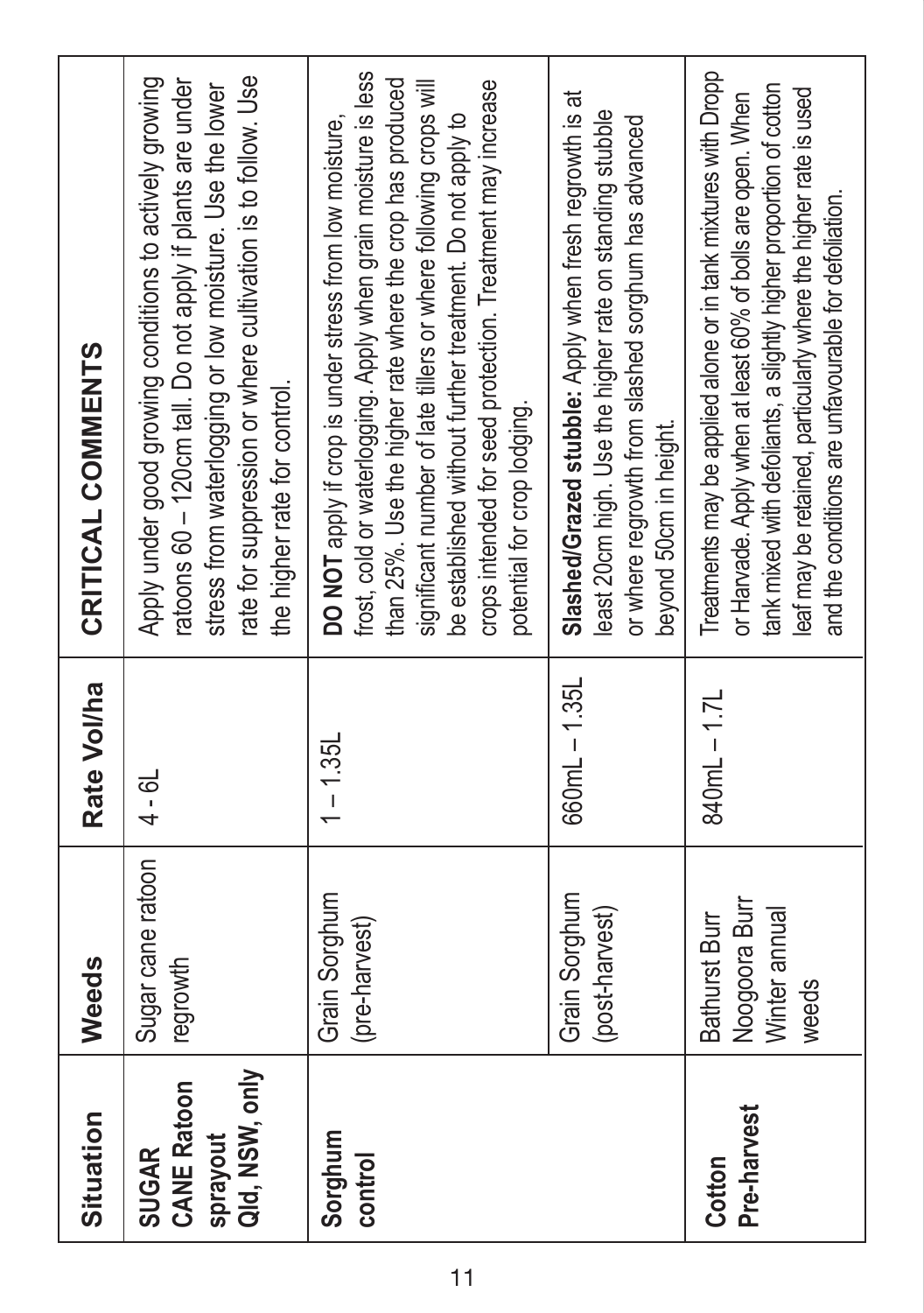| Situation                                                                                                                                        | Weeds                               | Rate Vol/ha    | CRITICAL COMMENTS                                                                                                                                                                                                                                                                                                                                                                                                                                                                                                                                          |
|--------------------------------------------------------------------------------------------------------------------------------------------------|-------------------------------------|----------------|------------------------------------------------------------------------------------------------------------------------------------------------------------------------------------------------------------------------------------------------------------------------------------------------------------------------------------------------------------------------------------------------------------------------------------------------------------------------------------------------------------------------------------------------------------|
| PRE-HARVEST<br>(Pisum sativum)<br>to reduce viable<br>APPLICATION<br>Faba Beans<br>(Vicia faba)<br>seed set of<br><b>Field Peas</b><br>weeds in: | Annual ryegrass<br>(Lolium rigidum) | $320 - 680$ mL | Use lower rate if Ryegrass is flowering and higher rate if<br>yields (in practice losses in excess of 25% can occur).<br>30%. For Faba Beans, this is indicated by pods going<br>Apply when average seed moisture content is below<br>Application should be made at or after crop maturity.<br>Application before this time may significantly reduce<br>Do not use on crops intended for seed or sprouting.<br>black, and for Field Peas by the pods going yellow.<br>Do not harvest within 7 days after application.<br>Ryegrass is at milky dough stage. |
| PRE-HARVEST<br><b>APPLICATION</b><br>aid and weed<br>as harvest<br>aestivum)<br>Triticum<br>control:<br>Wheat                                    | Annual weeds                        | $900mL - 1.8L$ | onwards. The higher rate will be required when crops are<br>implementation of any management plan for herbicide<br>Apply to mature crop from late dough (28% moisture)<br>tolerant crop, management should be consistent with<br>Where wheat is grown in rotation with any herbicide<br>Do not use on crops intended for seed or sprouting.<br>Do not harvest within 7 days after application.<br>heavy and leaf shading effects may occur.<br>tolerant crops.                                                                                             |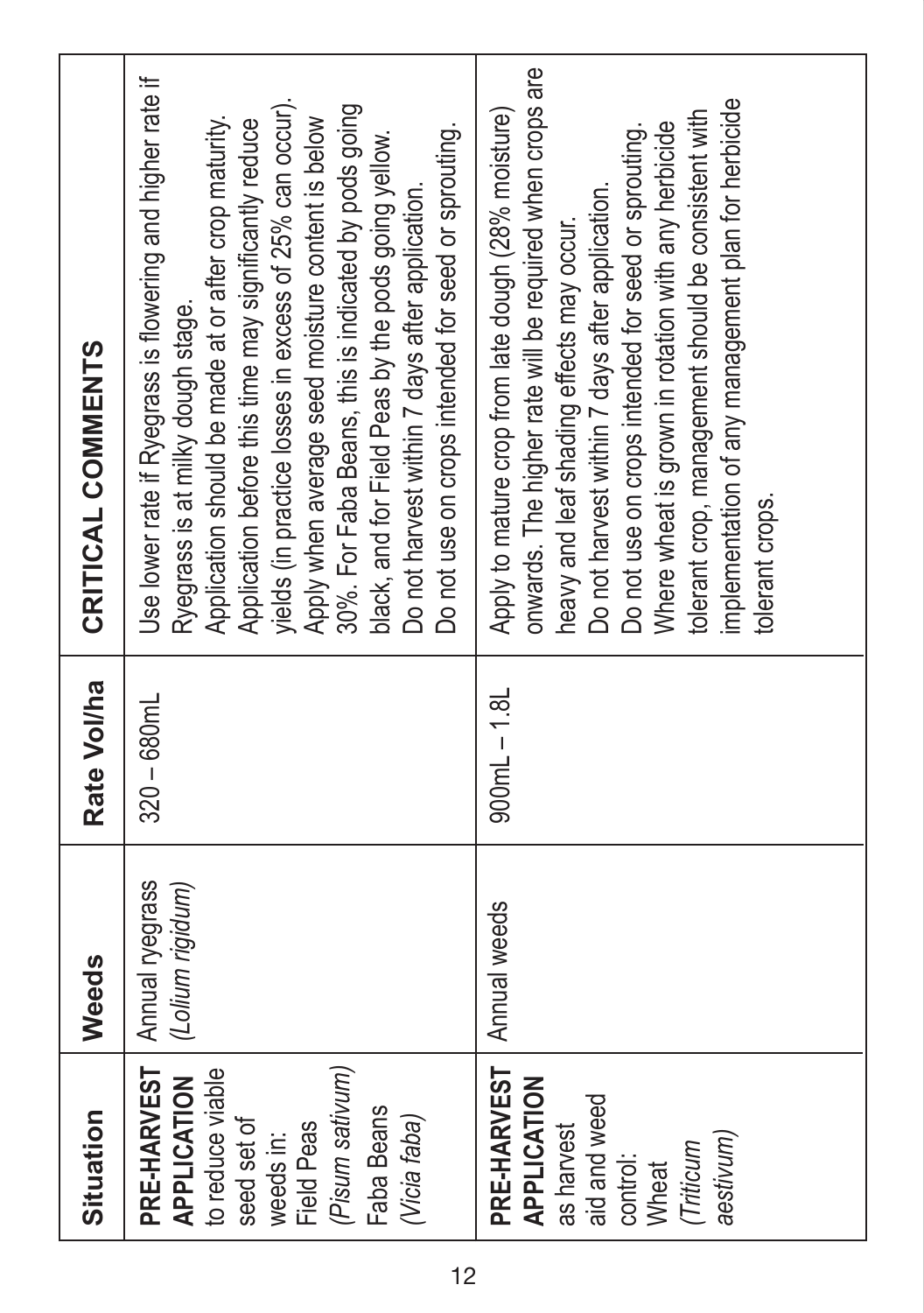| Situation                                                                                                                                                                                                                                                                                                                                                                      | Weeds        | Rate Vol/ha | CRITICAL COMMENTS                                                                                                                                                                                                                                                                                                                                                                                                                                                                                                                                                                                                                                                                                                                                                                                                                               |
|--------------------------------------------------------------------------------------------------------------------------------------------------------------------------------------------------------------------------------------------------------------------------------------------------------------------------------------------------------------------------------|--------------|-------------|-------------------------------------------------------------------------------------------------------------------------------------------------------------------------------------------------------------------------------------------------------------------------------------------------------------------------------------------------------------------------------------------------------------------------------------------------------------------------------------------------------------------------------------------------------------------------------------------------------------------------------------------------------------------------------------------------------------------------------------------------------------------------------------------------------------------------------------------------|
| PRE-HARVEST<br>crops intended for<br>harvest aid and<br><b>APPLICATION</b><br>seed production<br>Adzuki Beans<br>weed control:<br>(Application to<br>germination to<br><b>Faba Beans</b><br>to desiccate<br>Mungbeans<br>unacceptable<br>commercially<br><b>Field Peas</b><br>Chickpeas<br>or sprouting<br>may reduce<br>Soybeans<br>crop as a<br>Cowpea<br>Lentils<br>levels) | Annual weeds | 680mL-1.8L  | Soybeans: apply only after seed pods have lost all green<br>Apply with boom or by air. Use higher rates where crops<br>Field Peas: apply when seeds tum yellow and average<br>Faba Beans: apply when pods tum black and average<br>growing conditions and weather conditions during<br>Do not harvest within 7 days of application. Speed<br>Mung Beans/ Adzuki and Cowpea: apply to mature<br>Application should be made at or after crop maturity.<br>Chickpeas and Lentils: apply when physiologically<br>or weeds are dense and where faster desiccation is<br>of crop desiccation is dependent on crop stage,<br>colour and 80-90% of leaves have dropped.<br>mature and less than 15% green pods.<br>crops when pods are brown/black.<br>seed moisture is below 30%.<br>seed content is below 30%.<br>and after application.<br>required. |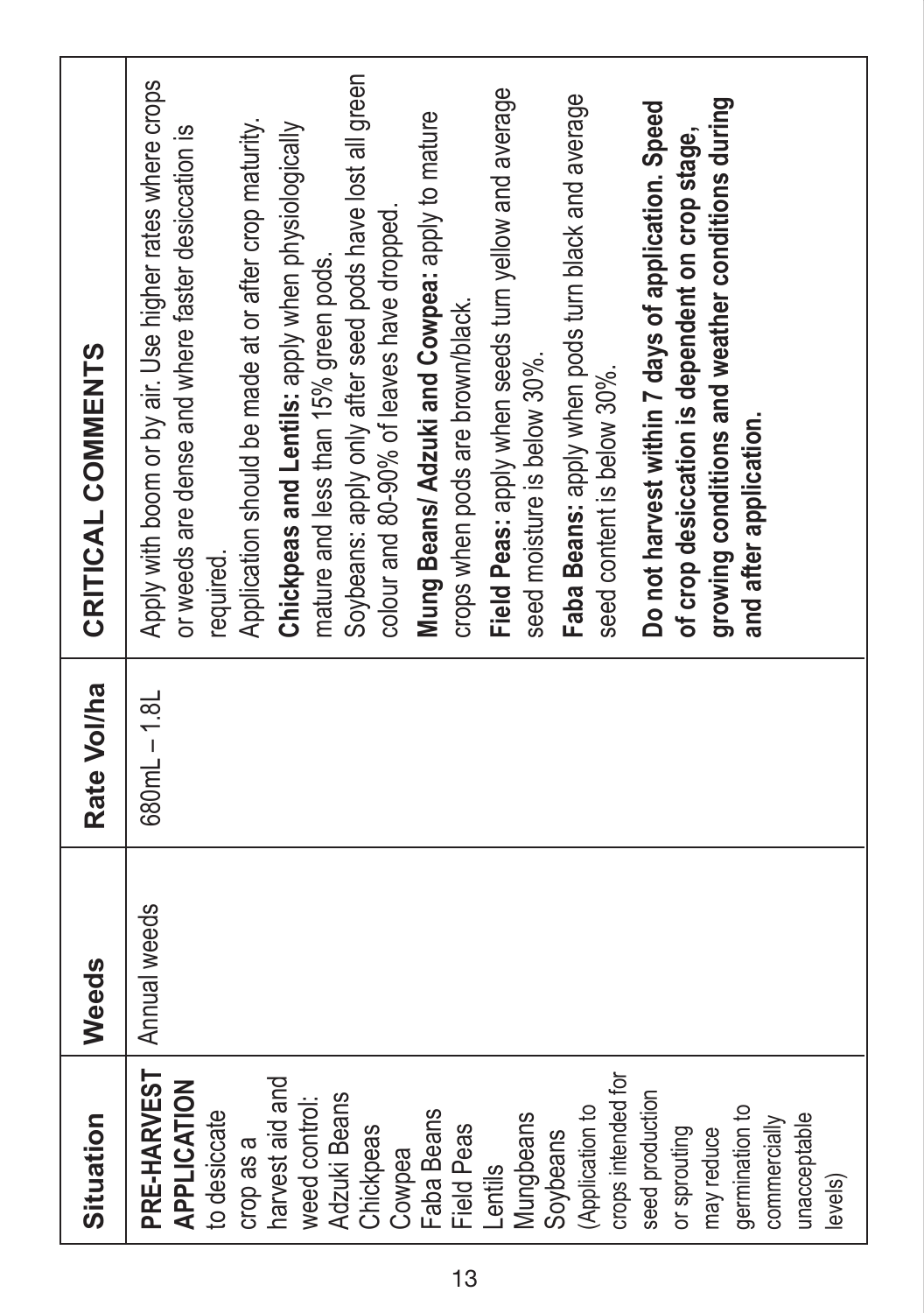| CRITICAL COMMENTS | physiologically mature and less than 15% of green pods<br>growing conditions and weather conditions during<br>Use higher rates where crops or weeds are dense and<br>Do not harvest within 7 days of application. Speed<br>Apply by boom or by air. Apply when chickpeas are<br>of crop desiccation is dependent on crop stage,<br>where faster desiccation is required.<br>and after application.<br>are present. |
|-------------------|--------------------------------------------------------------------------------------------------------------------------------------------------------------------------------------------------------------------------------------------------------------------------------------------------------------------------------------------------------------------------------------------------------------------|
| Rate Vol/ha       | plus 5g Metsun<br>$500mL - 1.1L$<br>Herbicide                                                                                                                                                                                                                                                                                                                                                                      |
| Weeds             | Annual weeds                                                                                                                                                                                                                                                                                                                                                                                                       |
| Situation         | PRE-HARVEST<br>crops intended for<br><b>APPLICATION</b><br>harvest aid and<br>seed production<br>weed control:<br>(Application to<br>germination to<br>to desiccate<br>unacceptable<br>commercially<br>Chickpeas<br>or sprouting<br>may reduce<br>crop as a<br>levels)                                                                                                                                             |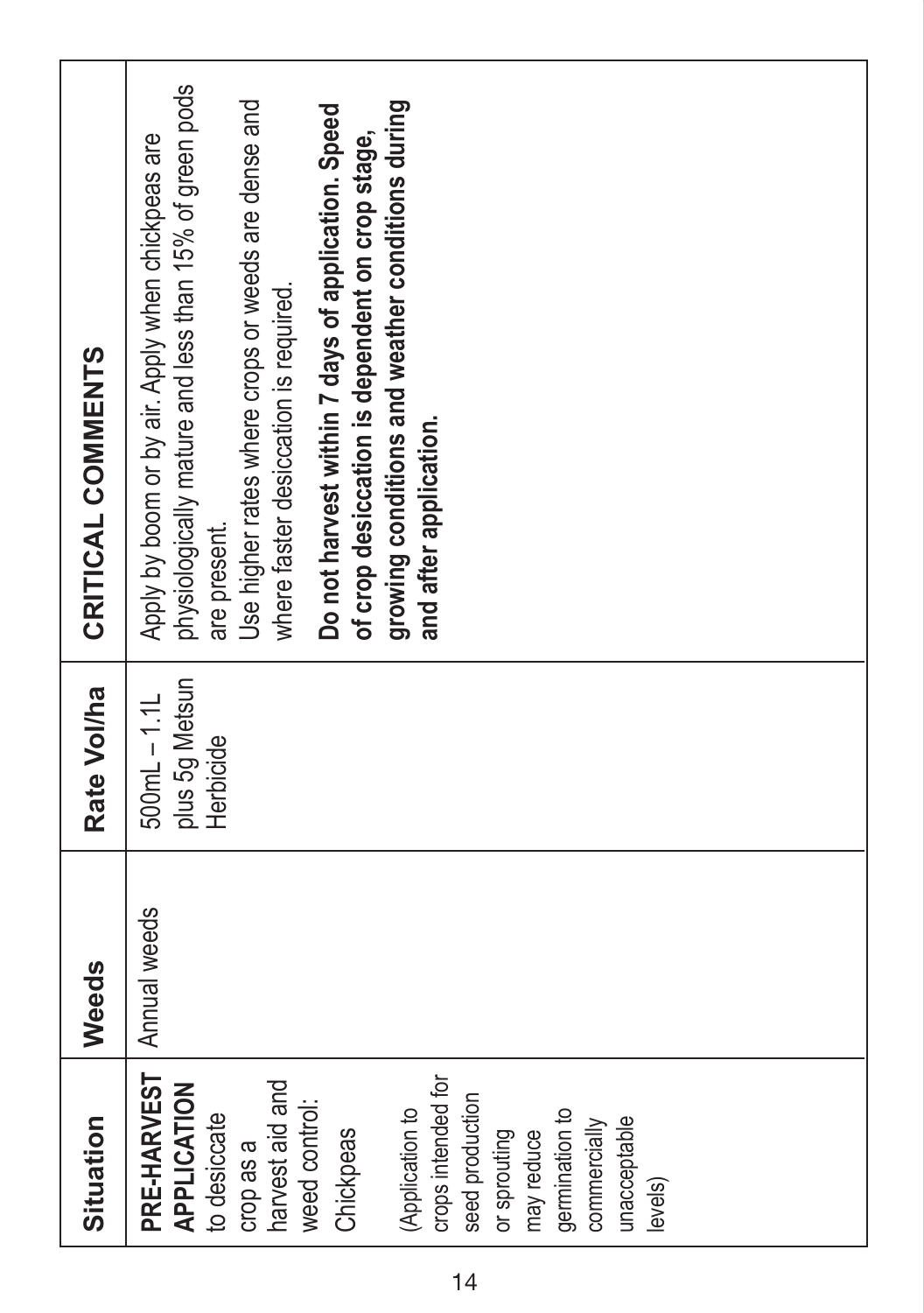| Situation                                                                                                                                                                                                   | <b>Critical Comments Read Application Checklist before</b><br>using See Annual, Perennial and Woody weeds<br>sections below for most appropriate rate.                                                                                                  |
|-------------------------------------------------------------------------------------------------------------------------------------------------------------------------------------------------------------|---------------------------------------------------------------------------------------------------------------------------------------------------------------------------------------------------------------------------------------------------------|
| Domestic areas (Home gardens),<br>Public Service areas. Agricultural<br><b>GENERAL WEED CONTROL</b><br>For general weed control in<br>Commercial, Industrial and<br>buildings and other farm<br>situations. | Apply to ensure complete and uniform wetting of foliage.<br>Visible symptoms may take from 3 to 7 days to develop.<br>For the control of many grasses and broadleaf weeds.<br>Apply when weeds are actively growing.<br>Rate: 7.0mL per litre of water. |
| For specific weeds refer to the<br>appropriate Weeds Controlled<br>table.                                                                                                                                   |                                                                                                                                                                                                                                                         |
| AGRICULTURAL AREAS                                                                                                                                                                                          | woody weeds as directed, in agricultural land prior to sowing of any edible<br>Glymount 540K may be used for control of annual and perennial and<br>or non-edible crop, but not prior to transplanting tomato seedlings.                                |
| DRY DRAINS and CHANNELS ONLY                                                                                                                                                                                | DO NOT apply to weeds growing in or over water. DO NOT spray across<br>NOT allow water to return to dry channels and drains within 4 days of<br>open bodies of water, and do not allow spray to enter the water. DO<br>application.                     |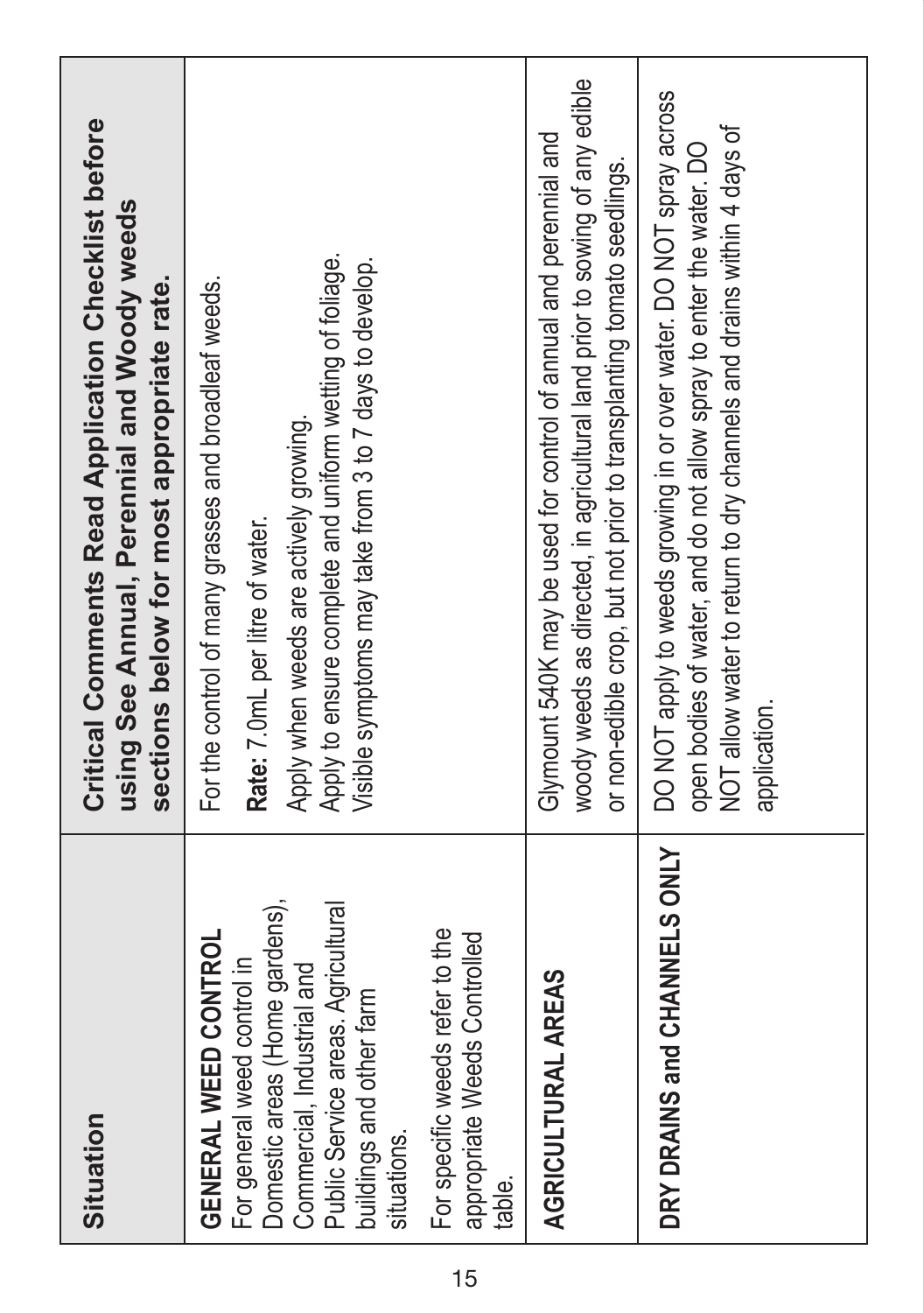| Situation                                                                                                                                                                                                                                                                                                                                   | <b>Critical Comments Read Application Checklist before</b><br>using See Annual, Perennial and Woody weeds<br>sections below for most appropriate rate.                                                                                                                                                                                                                                                                                                                                                                                                                                                                                                                                                                                                                                                                                                                                                                                         |
|---------------------------------------------------------------------------------------------------------------------------------------------------------------------------------------------------------------------------------------------------------------------------------------------------------------------------------------------|------------------------------------------------------------------------------------------------------------------------------------------------------------------------------------------------------------------------------------------------------------------------------------------------------------------------------------------------------------------------------------------------------------------------------------------------------------------------------------------------------------------------------------------------------------------------------------------------------------------------------------------------------------------------------------------------------------------------------------------------------------------------------------------------------------------------------------------------------------------------------------------------------------------------------------------------|
| <b>FORESTS</b>                                                                                                                                                                                                                                                                                                                              | contact foliage or green bark of desirable trees, since severe injury may result.<br>preparation prior to planting and amongst established trees using a directed<br>surface to contact any part of the tree. DO NOT allow spray or spray drift to<br>or shielded spray, or using selective wiper equipment. DO NOT allow wiper<br>This product may be used prior to establishment of nurseries, for site                                                                                                                                                                                                                                                                                                                                                                                                                                                                                                                                      |
| Industrial areas, Domestic and public<br>Around buildings, Commercial and<br>NON-AGRICULTURAL AREAS<br>service areas, rights-of-way.                                                                                                                                                                                                        | weed control, Glymount 540K may be tank-mixed with certain residual<br>Glymount 540K does not provide residual weed control. For residual<br>herbicides. Refer to Tank Mixtures/Compatibility.                                                                                                                                                                                                                                                                                                                                                                                                                                                                                                                                                                                                                                                                                                                                                 |
| Mango, Monstera fruit, Nuts (including<br>Persimmons, Pome fruit, Raspberries,<br>dessert, Guava, Hops, Kiwifruit, Litchi,<br>almond, pecan, macadamia, pistachio<br>Avocado, Banana, Blueberries, Citrus<br>fruit, Custard applies, Duboisia Figs -<br>and walnut), Olives, Pawpaw,<br>Stone fruit, Tea, Vineyards.<br>TREE AND VINE CROPS | suckers, fresh wounds, foliage or fruit. Hops: Apply in winter, prior to crop emerging<br>to the crop. All other crops: DO NOT allow spray or spray drift to contact any part of<br>from dormancy. Tea: Apply a maximum of 2.7L/ha by shielded boom or directed off-<br>centre nozzle or 340mL/100L by directed handgun or knapsack to avoid application<br>Apply as directed or shielded spray or using wiper equipment. DO NOT apply as a<br>spray near trees or vines less than 3 years old unless they are effectively shielded<br>tree, vine or palm. Citrus fruit, litchi, Nuts, Olives and Pome fruit & Vineyards:<br>DO NOT allow spray or spray drift to contact green bark or stems, canes, laterals,<br>from spray and spray drift. DO NOT allow wiper surface to contact any part of the<br>CAUTION: Where split bark on Kiwifruit and greens stems on Pawpaw occur,<br>the plant including the trunk.<br>extreme care is required |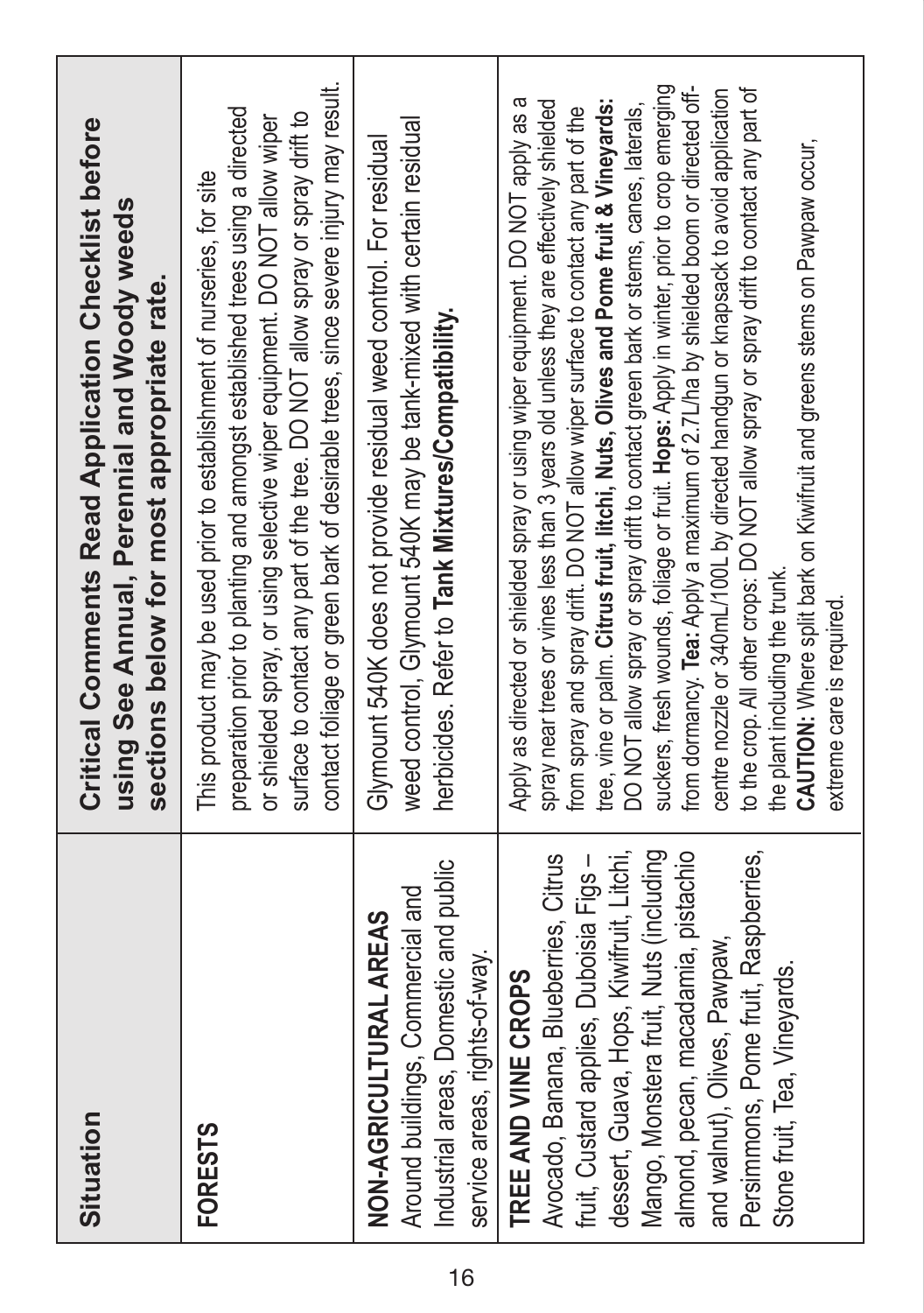| dense weed cover limits spray coverage. Use higher<br>spot spraying rate when applying less than 5L spray<br>Apply to weeds whenever they are not subject to<br>stress due to drought or frost. Use higher rate on<br>weeds over 15cm in height or diameter or where<br>per 100sam. | For residual control of annual weeds, Glymount 540K<br>may be tank-mixed with certain residual herbicides.<br>for directions. Do not use an atrazine tank-mix for<br>control. Repeat treatments may be necessary to<br>Glymount 540K does not provide residual weed<br>See Tank Mixtures in the General Instructions<br>control of Barnyard grass or Liverseed grass.<br>control later germinating weeds.                                        |  |
|-------------------------------------------------------------------------------------------------------------------------------------------------------------------------------------------------------------------------------------------------------------------------------------|--------------------------------------------------------------------------------------------------------------------------------------------------------------------------------------------------------------------------------------------------------------------------------------------------------------------------------------------------------------------------------------------------------------------------------------------------|--|
| 330 - 480mL per 100L<br>$1.35 - 2L$ ha<br>Handgun:<br>Boom:                                                                                                                                                                                                                         | 50 - 70mL per 15L<br>Knapsack:                                                                                                                                                                                                                                                                                                                                                                                                                   |  |
| Chickweed, Cobbler's pegs,<br>Burr, Brome Grass, Caltrop,<br>Canary Grass, Capeweed,<br>Barnyard grass, Bathurst<br>Amaranth, Barley grass,<br><b>ANNUAL WEEDS</b>                                                                                                                  | Grass, Mintweed, Noogoora<br>Paterson's Curse, Pigweed,<br>Saffron thistle, Silvergrass,<br>Sow Thistle, Spear Thistle,<br>Fumitory, Ground Cherry,<br>Spiny Burrgrass, Spurge,<br>Mustard, Wild Oats, Wild<br>Sub. Clover, Thornapple,<br>Deadnettle, Doublegee,<br>Potato weed, Ryegrass,<br>Volunteer Cereals, Wild<br>Hedge mustard, Lesser<br>Swinecress, Liverseed<br>burr, Paradoxa grass,<br>Turnip, Winter grass<br>Variegated Thistle, |  |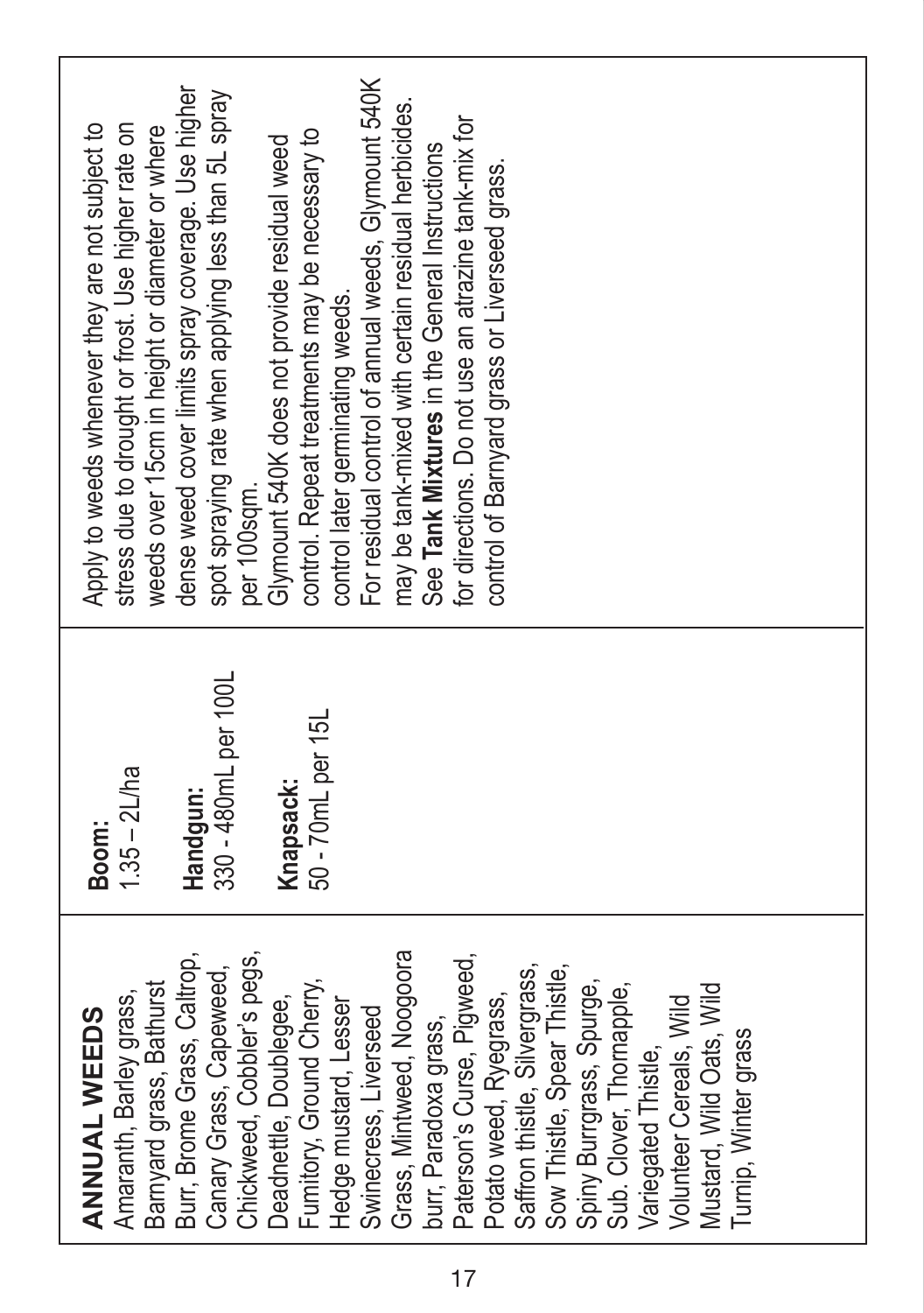| grass, Rhodes Grass, Rope<br>PERENNIAL WEEDS<br>Flatweed, Johnson grass,<br>Carpet Grass, Cocksfoot,<br>Artichoke Thistle, African<br>Kangaroo grass, Kikuyu,<br>Phalaris, Plantains, Poa<br>Qld Blue grass, Red-leg<br>Twitch, Sorrel, Soursob,<br>ovegrass, Bent grass,<br>Tussock, Prairie grass,<br>rotundus), Paspalum,<br>Yorkshire Fog grass,<br>Nutgrass (Cyperus | 470 - 660mL per 100L<br>70 - 100mL per 15L<br>Knapsack:<br>Handqun:<br>$2 - 4$ L/ha<br>Boom: | For Nutgrass in cultivated situations apply sequential<br>grass, Kikuyu, Red-leg grass, Paspalum and Sorrel,<br>low rate treatments when Nutgrass has a minimum<br>obtained with application late summer and autumn.<br>situations. For Rhodes grass, Rope Twitch, Prairie<br>Control of established perennials is best obtained<br>grass, Qld Blue grass, Johnson grass, Kangaroo<br>obtained with application during winter-spring.<br>Best control of summer growing perennials is<br>In general best control of winter perennials is<br>of 6-8 leaves. Use higher rate in uncultivated<br>when plants are at the seedhead stage.<br>use the higher rate only. |
|---------------------------------------------------------------------------------------------------------------------------------------------------------------------------------------------------------------------------------------------------------------------------------------------------------------------------------------------------------------------------|----------------------------------------------------------------------------------------------|-------------------------------------------------------------------------------------------------------------------------------------------------------------------------------------------------------------------------------------------------------------------------------------------------------------------------------------------------------------------------------------------------------------------------------------------------------------------------------------------------------------------------------------------------------------------------------------------------------------------------------------------------------------------|
| Situations critical comments<br>Nightshade, *Water couch<br>* use on dry drains and<br>Blady grass, Bracken,<br>*Paragrass, Silverleaf<br>Couch, Guinea grass,<br>channels only, (see<br>above)                                                                                                                                                                           | 870mL - 1.35L per 100L<br>130 - 200mL per 15L<br>Knapsack:<br>Handqun:<br>Boom:<br>6L/ha     | Best control of couch in WA and SA is obtained with<br>of 1.9 - 4.3L/ha for control. Use higher rate only for<br>in the Eastern states is obtained with summer and<br>For Bracken add Pulse at 200mL/100L spray mix.<br>In cultivated situations use sequential treatments<br>spring treatment. Most effective control of couch<br>Silverleaf Nightshade.<br>autumn treatments.                                                                                                                                                                                                                                                                                   |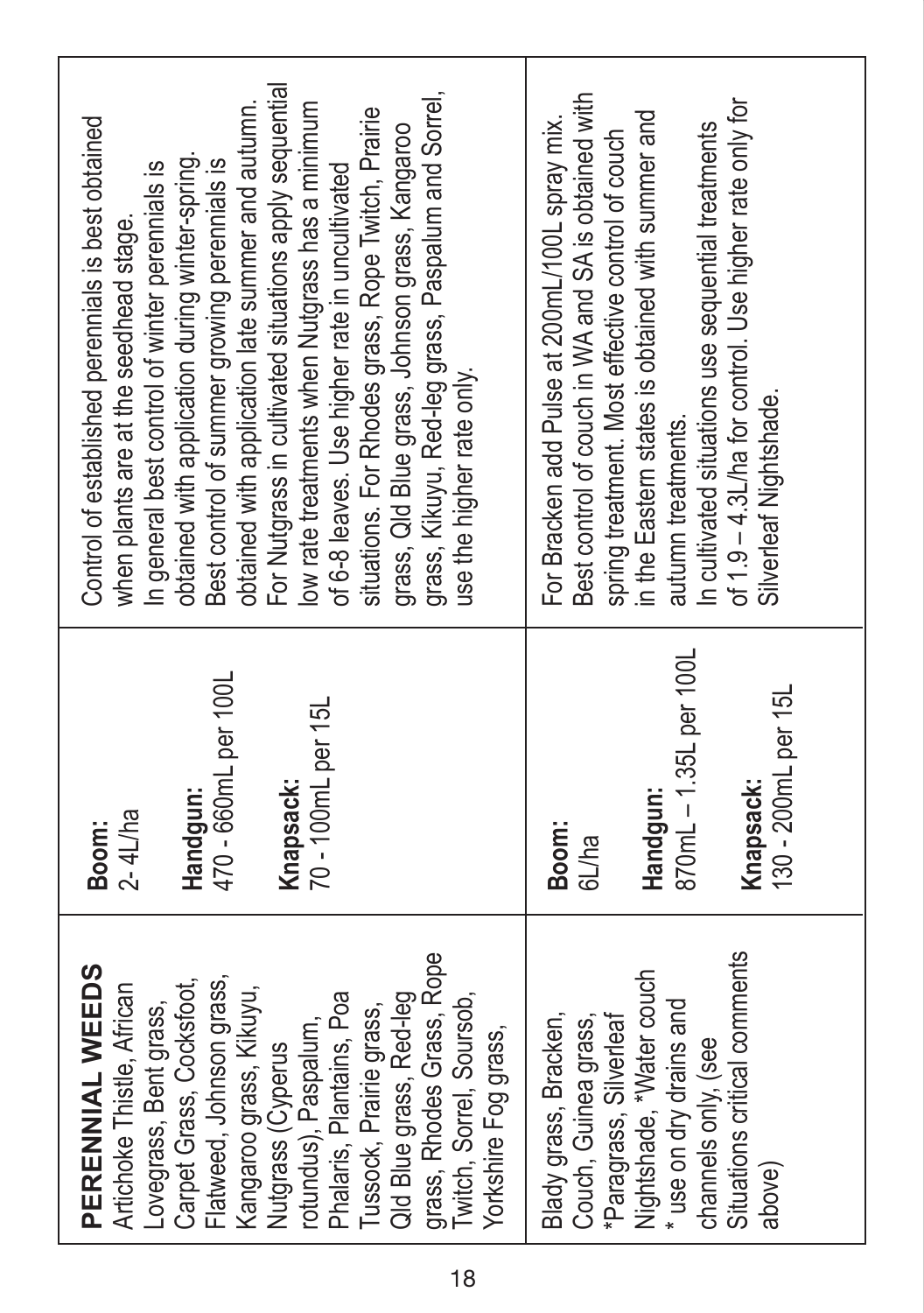| Boxthorn minimum rate is 470mL for handgun and<br>rate is 470mL for handgun and 70 mL for knapsack.<br>drought stressed plants. Further treatment may be<br>Bamboo, apply when foliage/regrowth is 1-2m tall.<br>greater than 2m. Do not apply in Winter. Minimum<br>Gorse, always add Pulse at 200mL/100L of spray<br>after complete brownout), pasture improvement<br>or further treatment are recommended to control<br>Apply to actively growing plants. Do not apply to<br>Boxthorn Gorse, Lantana, Removal of bushes<br>antana, use higher rate only. Addition of Pulse<br>necessary to restrict seedling re-establishment.<br>bushes >1.5m. Best results are achieved when<br>Groundsel bush, apply higher rate on bushes<br>Bitou Bush/Boneseed, apply higher rates on<br>treated at peak flower during winter.<br>(200mL/100L) may improve control.<br>seedlings and/or re-growth.<br>mix, use higher rate only.<br>70 mL for knapsack. |  |
|--------------------------------------------------------------------------------------------------------------------------------------------------------------------------------------------------------------------------------------------------------------------------------------------------------------------------------------------------------------------------------------------------------------------------------------------------------------------------------------------------------------------------------------------------------------------------------------------------------------------------------------------------------------------------------------------------------------------------------------------------------------------------------------------------------------------------------------------------------------------------------------------------------------------------------------------------|--|
| 330 - 660mL per 100L<br>50 - 100mL per 15L<br>Knapsack:<br>Handgun:                                                                                                                                                                                                                                                                                                                                                                                                                                                                                                                                                                                                                                                                                                                                                                                                                                                                              |  |
| Groundsel bush, Lantana,<br><b>WOODY WEEDS</b><br>Bamboo, Bitou Bush,<br>Boneseed, Boxthorn,<br>Crofton weed, Gorse,<br>Mistflower                                                                                                                                                                                                                                                                                                                                                                                                                                                                                                                                                                                                                                                                                                                                                                                                               |  |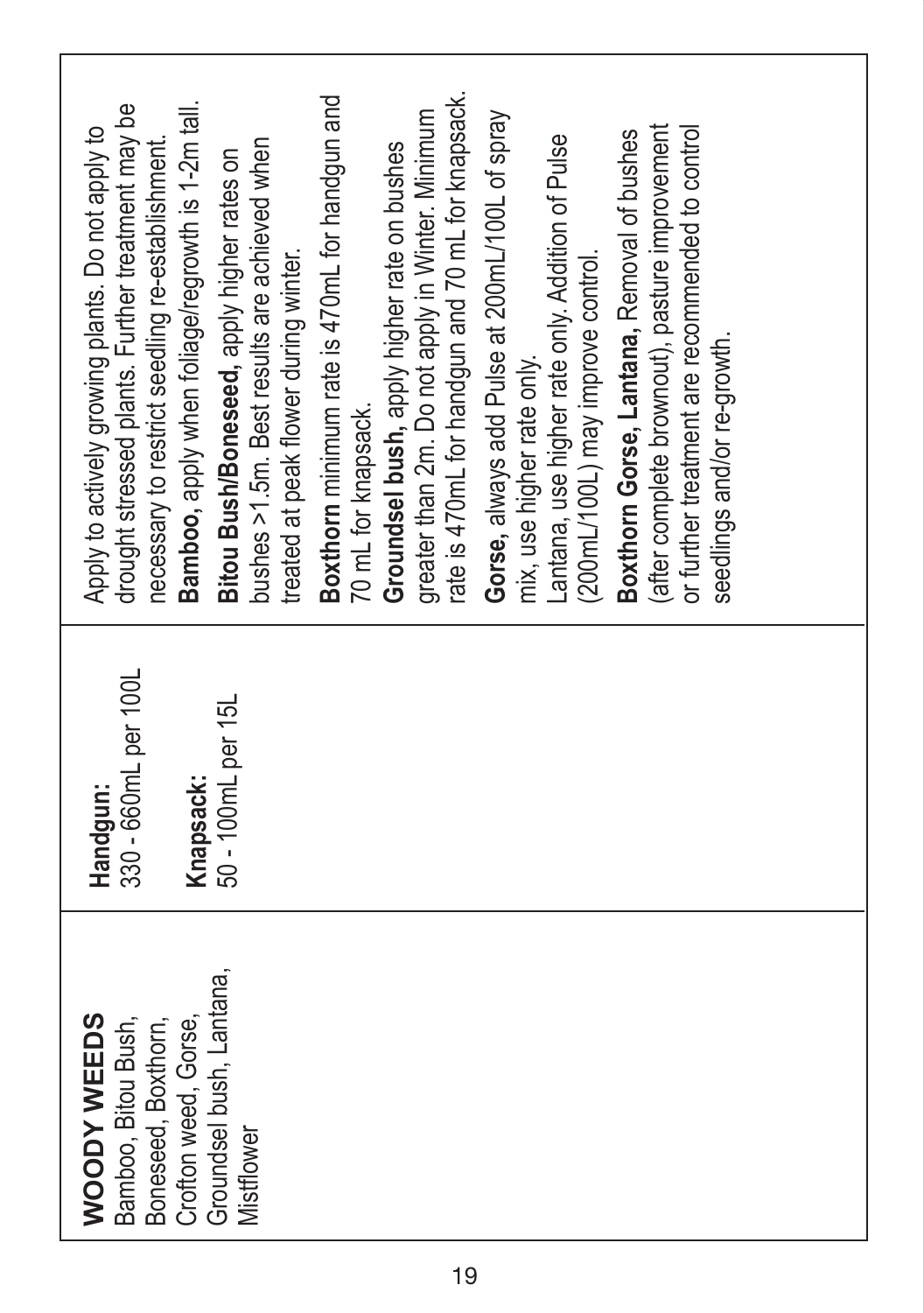| Blackberry, Chinese shrub,<br>Eucalypts spp. (seedlings<br><2m), Hawthorn bush, | 660 - 870mL per 100L<br>Handgun: | Apply to actively growing plants. Removal of bushes<br>or further treatments are recommended to control<br>(after complete brownout), pasture improvement |
|---------------------------------------------------------------------------------|----------------------------------|-----------------------------------------------------------------------------------------------------------------------------------------------------------|
| Pampas grass, Sifton bush,                                                      | Knapsack:                        | seedlings and/or regrowth.                                                                                                                                |
| Sweet Briar, Willow (<2m)                                                       | 100 - 140mL per 15L              | Blackberry, apply from flowering to leaf fall, use                                                                                                        |
|                                                                                 |                                  | Tasmania, do not treat bushes bearing mature fruit.<br>higher rate on old dense infestations >2m high. In                                                 |
|                                                                                 |                                  | Chinese scrub, use higher rates on bushes >1m.                                                                                                            |
|                                                                                 |                                  | Eucalyptus spp., add Pulse at 200mL/100L of spray<br>mx.                                                                                                  |
|                                                                                 |                                  | Hawthorn, apply from flowering to leaf fall, use<br>higher rates on bushes greater than 2m.                                                               |
|                                                                                 |                                  | Pampas grass, allow regrowth to reach 1m, best<br>results apply after flowering.                                                                          |
|                                                                                 |                                  | Sifton bush, use higher rates on bushes greater<br>than 1m.                                                                                               |
|                                                                                 |                                  | Sweet Briar, apply from flowering to leaf fall, use 1.0<br>- 1.35L/100L, and 150 - 200mL/100L, use higher<br>rates on bushes greater than 1.5m.           |
| AUTHORISED UNDER APPROPRIATE LEGISLATION.                                       |                                  | NOT TO BE USED FOR ANY PURPOSE, OR IN ANY MANNER, CONTRARY TO THIS LABEL UNLESS                                                                           |

# WITHHOLDING PERIOD:<br>WHEAT & LEGUMES: DO NOT HARVEST FOR 7 DAYS AFER APPLICATION.<br>ALL OTHER USES: NOT REQUIRED WHEN USED AS DIRECTED. **WHEAT & LEGUMES: DO NOT HARVEST FOR 7 DAYS AFER APPLICATION. ALL OTHER USES: NOT REQUIRED WHEN USED AS DIRECTED.WITHHOLDING PERIOD:**

20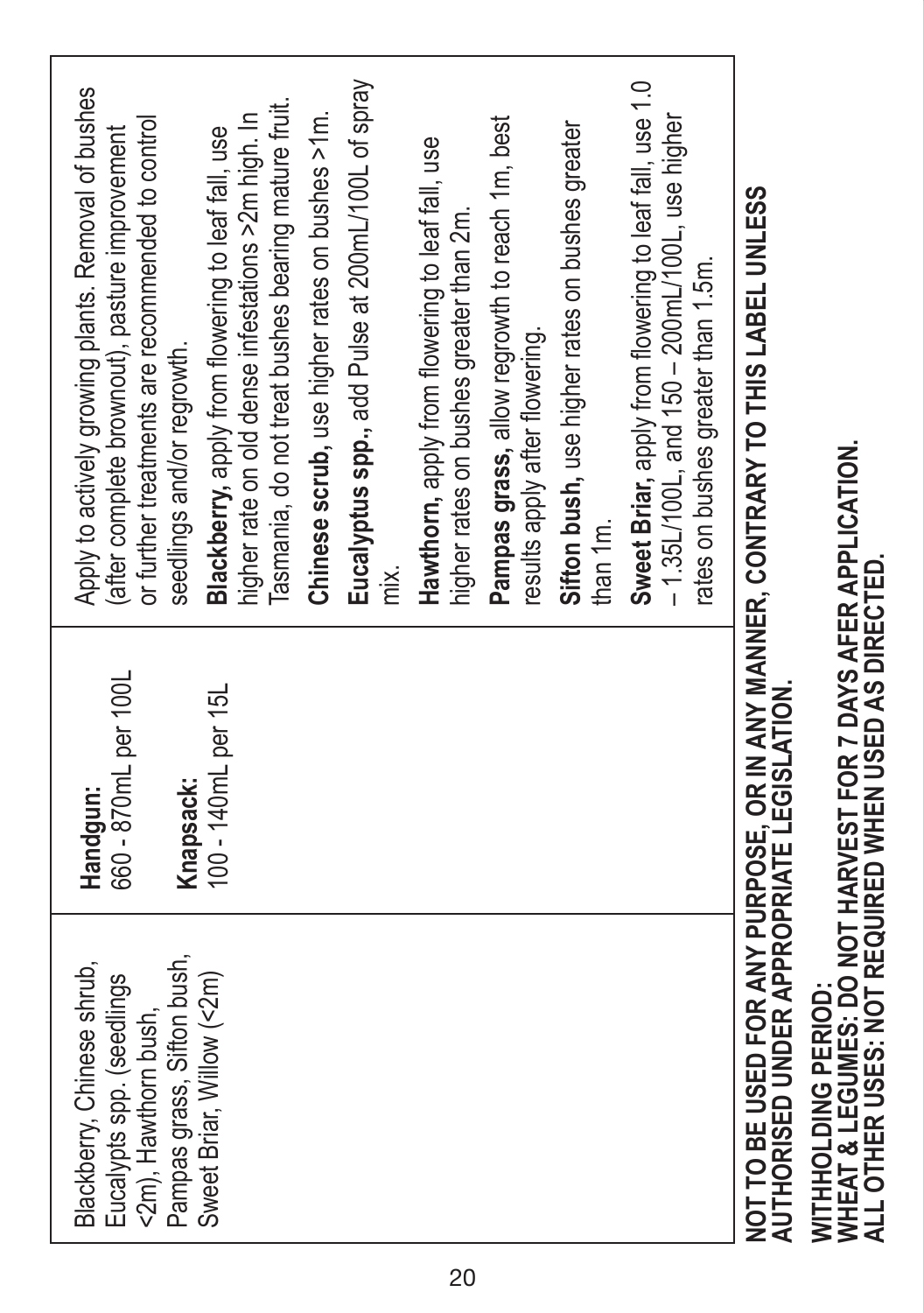#### **PRODUCT INFORMATION**

Glymount 540K is a non-volatile, non-selective, water soluble liquid herbicide for the control of annual and perennial grasses and broadleaf weeds in a wide range of agricultural and non-agricultural use situations. Glymount 540K may be used for weed control in agricultural land prior to sowing any edible or non-edible crop, but not prior to transplanting tomato seedlings.

When applying this product prior to transplanting crops into plastic mulch, care much be taken to remove residues of this product from the plastic prior to transplanting. Residues can be removed by 2cm of natural rainfall or by applying water via a sprinkler irrigation system.

Glymount 540K is absorbed by plant foliage and green stems. It is inactivated immediately in the soil and does not provide residual weed control. This product moves through the plant from the point of contact to and into the root system. Initial visible effects on annual weeds take 3 to 7 days, but may not be noticeable for 2 to 3 weeks under cool cloudy conditions or on some perennial weeds.

#### **CROP ESTABLISHMENT**

Glymount 540K Herbicide is recommended for control of emerged weeds prior to crop establishment. Cultivation and/or planting operations which provide conditions suitable for crop emergence and establishment are required following herbicide application. Where heavy weed growth is present or soil conditions are unsuitable, planting should be delayed to allow for decay of weeds and/or development of more favourable soil conditions for the formation of a suitable seedbed.

Incorporation of green or decaying vegetation may retard crop emergence under cold, wet conditions. Vegetation may be reduced by grazing and weed decay may be assisted by cultivation to leave trash on the surface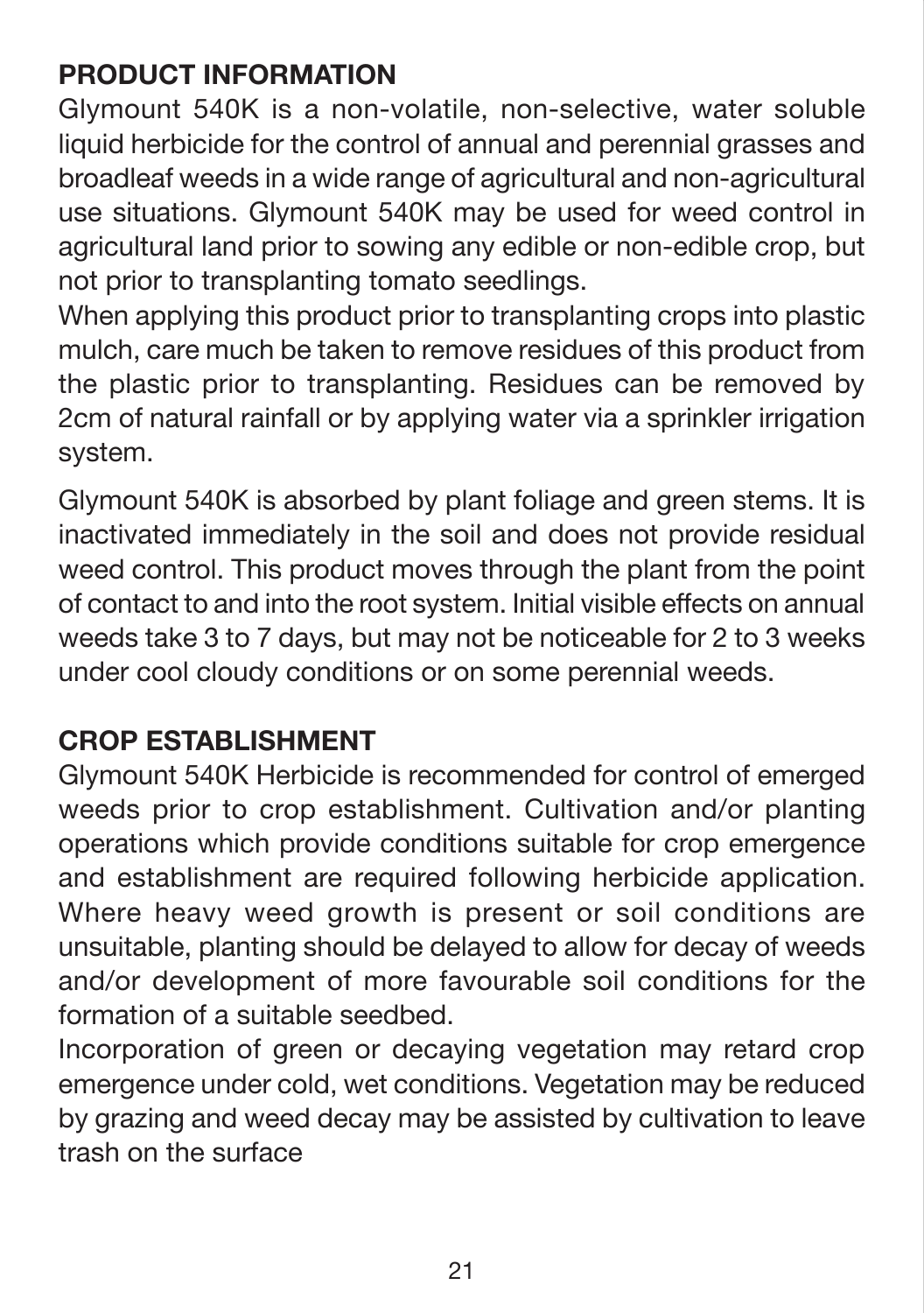#### **MIXING**

Glymount 540K mixes readily with water. Reduced results may occur if water is used containing; suspended clay or organic matter, eg. from dams, streams and irrigation channels, or high levels of calcium, magnesium or bicarbonate ions.

Do not mix, store or apply this product in galvanised steel or unlined steel containers or spray tanks, since a highly flammable gas mixture may be formed. Use stainless steel, aluminium, brass, copper, fibreglass, plastic or plastic lined containers or spray tanks. Spray tanks, pumps, lines and nozzles should be thoroughly rinsed with clean water following application.

Ensure the sprayer is free of any residues of previous spray materials prior to mixing. Use spray solutions promptly as a gradual loss of activity may occur over a period of days following spray preparation.

#### **MIXING INSTRUCTIONS**

1. Fill the spray tank  $\frac{1}{3}$  to  $\frac{1}{2}$  full with clean water and start agitation.

2. Where ammonium sulphate is recommended, add liquid Spraymate Liase at 2L/100L spray solution and mix thoroughly.

3. Add recommended herbicide/insecticide/additive to the spray tank and mix thoroughly.

4. Add Glymount 540K and the remaining water. Mix thoroughly.

5. Add surfactant, if required, near the end of the filling process to minimise foaming.

6. Always maintain adequate agitation during application and use the tank mix promptly.

Clean all equipment after use by washing thoroughly with clean water.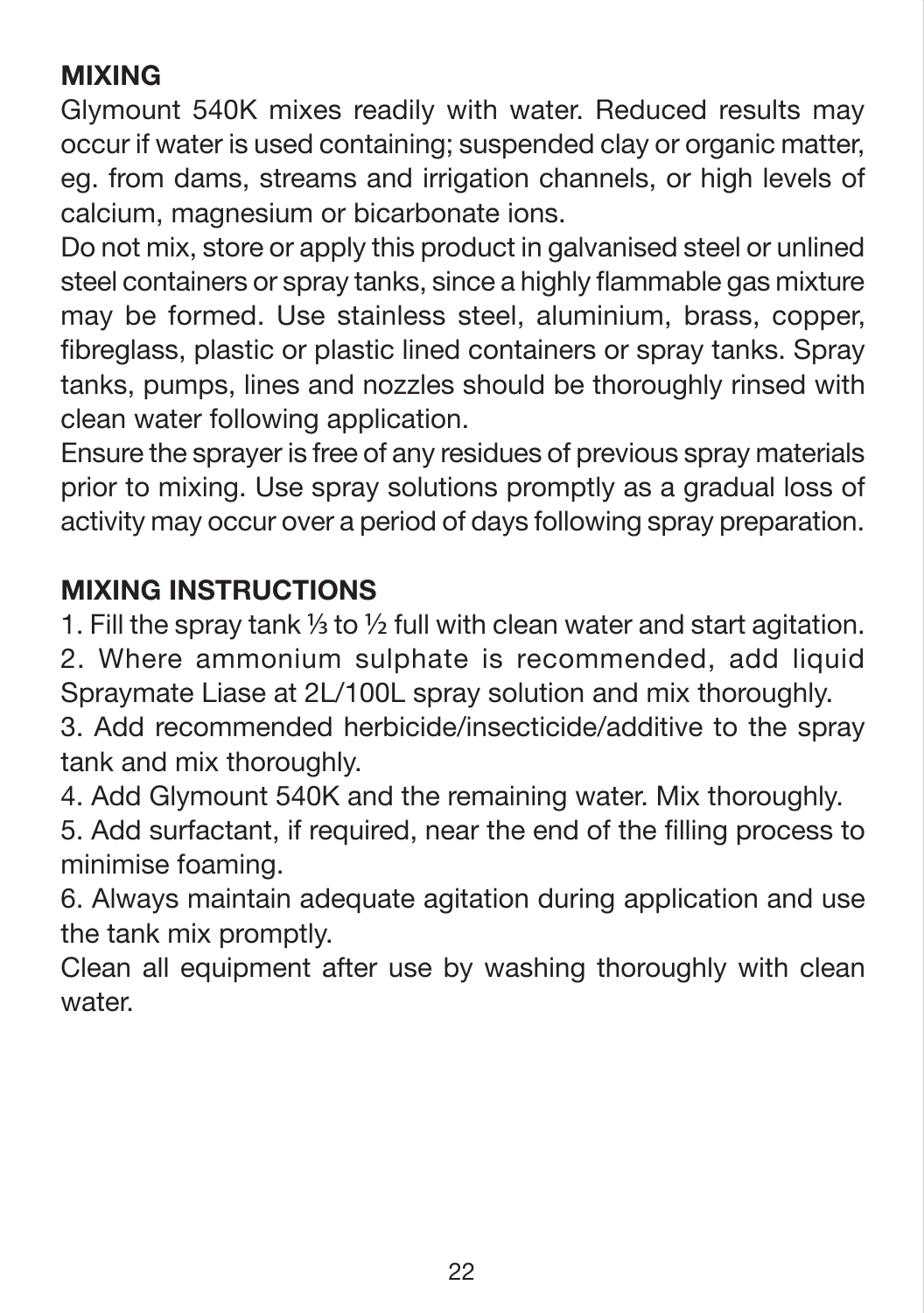#### **TANK MIXTURES**

Glymount 540K may be tank-mixed with the following herbicides, insecticides and adjuvants. Read and follow all label directions, restraints, plantback periods and withholding periods, and safety directions for the tank-mix products. In multiple product tank mixes a minimum water volume of 50L/ha is recommended and local advice should be sought. Correct mixing order is important as is good intank agitation when application/spraying is occurring.

#### **Herbicides**

Choice 2,4-D Ester 680 (2,4-D ester) , 2,4-D IPA, atrazine flowable, Choice Atrazine 900 WG (atrazine granular), carfentrazone, Chlorsun 750 Herbicide (chlorsulfuron), Choice Dicamba 500 Herbicide (dicamba), imazapic, Choice MCPA LVE 570 MCPA, Metsun 600 Herbicide (metsulfuron-methyl), oryzalin/trifluralin, Offend 240 Herbicide (oxyfluorfen), pendimethalin, Choice Simazine 900 WG Herbicide (simazine granular), simazine flowable, sulfometuron methyl, Tryon 750 Selective Herbicide (triasulfuron), Predrill 500 Herbicide (tri-allate), Triclon 600 Herbicide (triclopyr), tribenuron The addition of Offend 240 Herbicide at 75mL/ha to recommended rates of Glymount 540K prior to planting winter cereals will improve the knockdown of certain weeds.

#### **Insecticides**

This product is compatible with the following insecticides: dimethoate, fenitrothion, phosmet, Mite Master 290 Insecticide (omethoate), Generifos 500 Insecticide (chlorpyrifos), fenitrothion ULV and emulsifiable concentrates of dimethoate and fenitrothion. Other insecticides have not been tested.

#### **Adjuvants – Wetter TX**

Wetter TX is recommended for the control of Silvergrass and annual ryegrass in late winter and spring. Wetter TX is not a general purpose surfactant and should only be used where recommended Rate: 200mL/100L spray solution.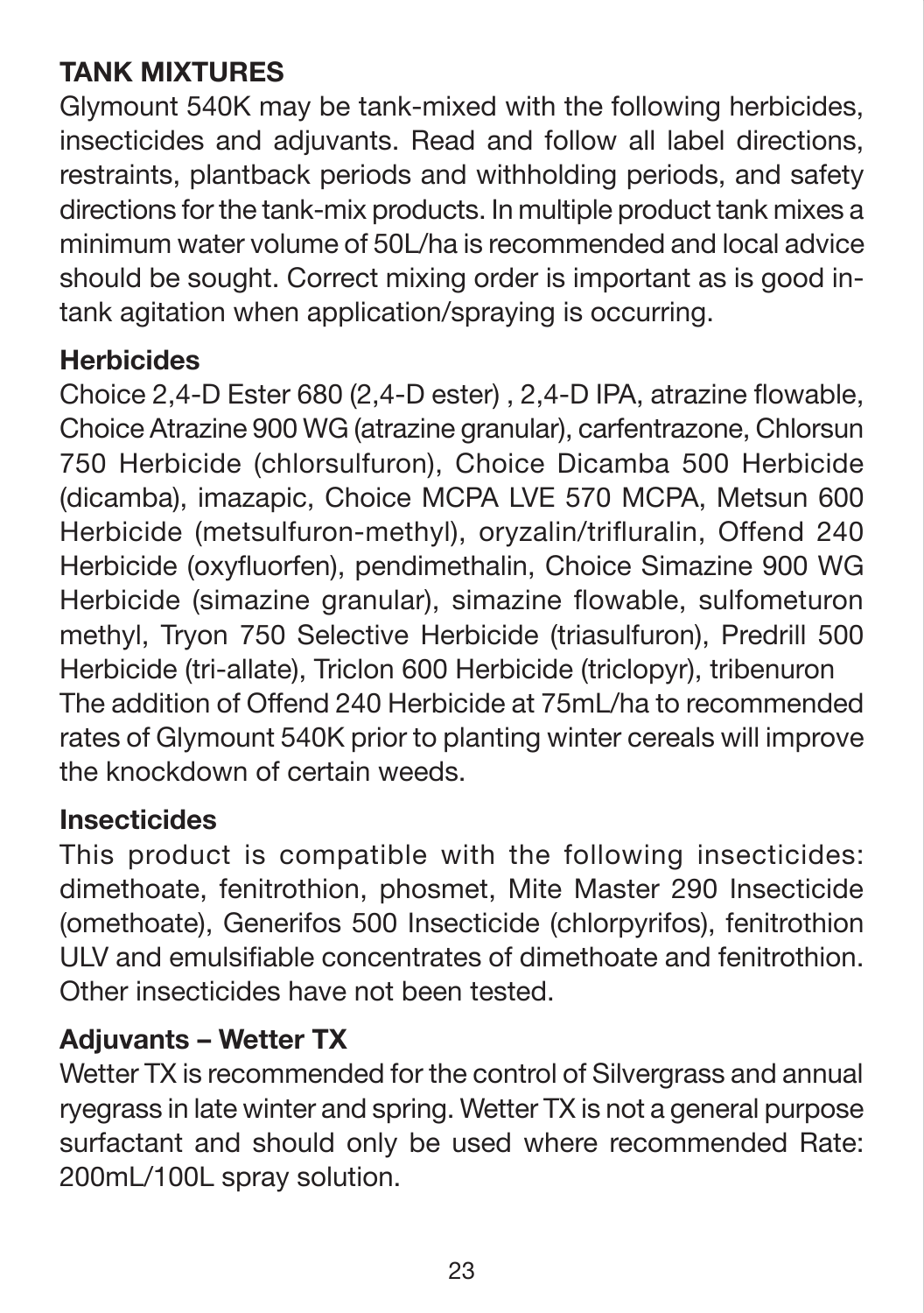#### **Adjuvants - Pulse Penetrant**

Pulse Penetrant is recommended for the control of Bracken and many woody weeds. Rate: 200mL/100L spray solution

#### **Adjuvants – Ammonium sulphate**

Spraymate Liase may be used as an adjuvant to alleviate the adverse effects of high levels of calcium, magnesium or bicarbonate ions in water. Add Spraymate Liase to water first at 2L/100L spray solution.

#### **APPLICATION**

#### **Boom Equipment**

For boom application, a spray volume of 80L/ha or less is recommended for optimum performance. Nozzles and pressure settings should be selected to deliver a MEDIUM or MEDIUM-COARSE size droplet at the target (BCPC – British Crop Protection Council standard). The use of nozzle and/or pressure settings that produce VERY FINE or FINE droplets should be avoided as these are prone to loss or drift. In multiple product tank mixes a minimum water volume of 50L/ha is recommended and local advice should be sought. Correct mixing order is important as is good in-tank agitation when application is occurring.

For shielded applications a spray volume of 80L/ha or less is recommended using nozzle types and pressure settings to deliver a COARSE (BCPC) size droplet at the target. Crop damage may result if spray drift occurs through incorrect nozzle and/or pressure selection, inadequate shielding and/or wind strength, high evaporation rates or excessive ground speed.

#### **Wiper Equipment**

Wiper Equipment (eg. ropewick, canvas, felt or carpet applicators) may be used to apply Glymount 540K. Avoid contact with desirable vegetation. Operate wiper equipment a minimum of 10cm above crop or pasture. Weeds should be at least 15cm above the crop or pasture at time of application. Speed of travel should be no greater than 8km/h. Best results are achieved at lower speeds and where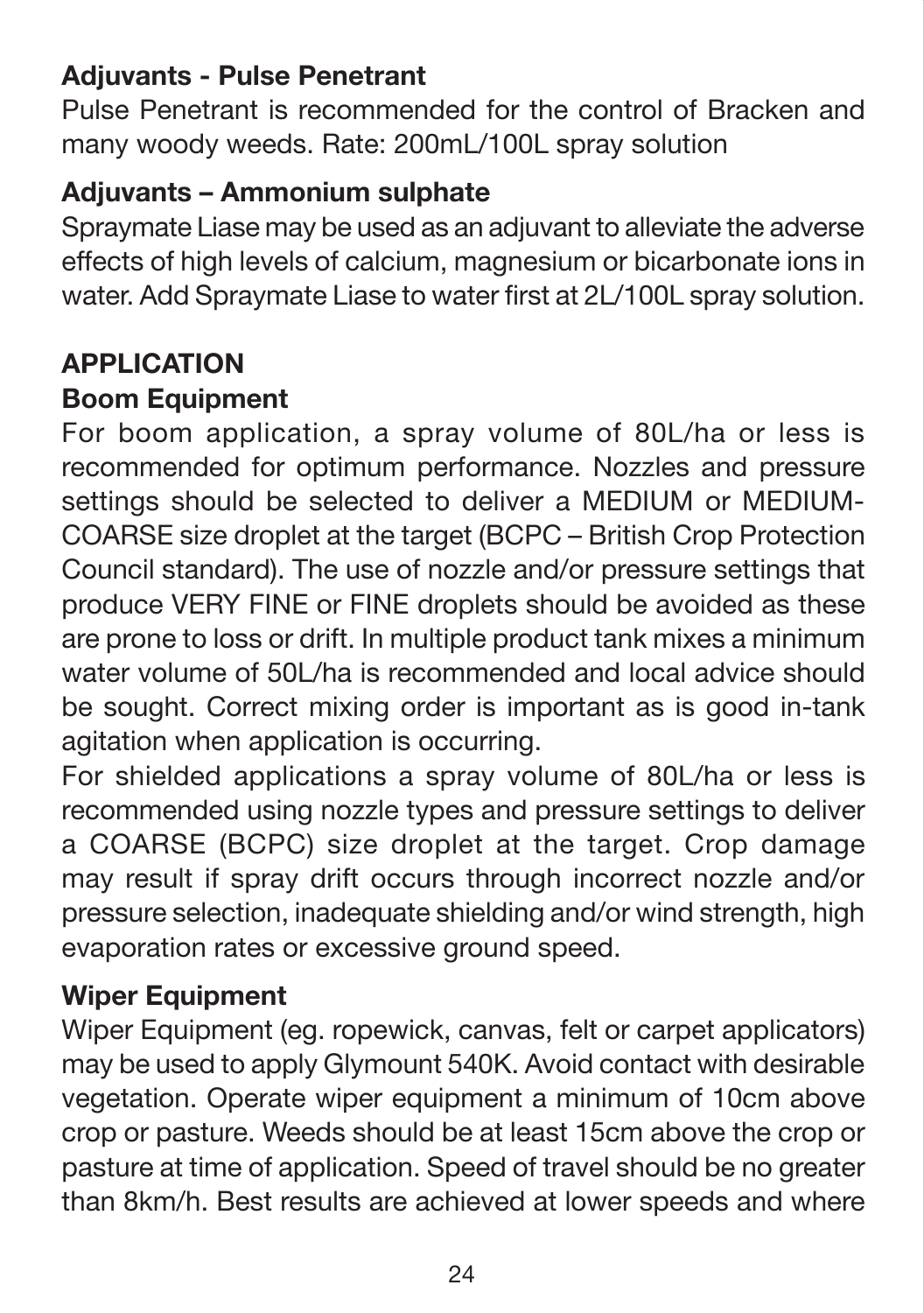two applications are made in opposite directions (double pass). Where weeds are of variable height, or occur in dense infestations or clumps, some plants may not be contacted by the herbicide solution. In these cases repeat treatment may be necessary.

**Rate:** Mix 700mL Glymount 540K with 2.3 litres of clean water. Adjust flow to suit equipment.

#### **Aerial equipment**

Glymount 540K may be applied by aircraft for control of weeds in forests, cropland or pasture prior to establishment of crops, new pastures or new forest plantings and for pre-harvest application to sorghum and cotton crops up to a maximum rate of 2.7L/ha where specified by the label. DO NOT apply treatments by aircraft in situations where drift onto sensitive crops and pastures is likely to occur.

Apply treatments using boom or Micronair equipment using a spray volume of not less than 20L/ha and using settings to produce a median droplet diameter of 250-350 microns. Swath width should be set to take into account aircraft type, wind conditions and target height. Swath width will need to be reduced to avoid stripping under light wind conditions and/or application to tall, dense targets eg preharvest application treatments in heavy crop stubble. Thoroughly wash aircraft, especially landing gear, after each day of spraying to remove herbicide residues.

#### **Application on Hilly Terrain**

Increase water volume to 30-80L/ha and increase droplet diameter of output to at least 300 microns to optimise deposition of spray output onto weeds.

#### **Air Temperature and Relative Humidity**

DO NOT apply Glymount 540K by aircraft when temperature is above 30ºC. Increase water volume to at least 30L/ha when temperature rises above 25ºC. Avoid application when relative humidity falls below 35%.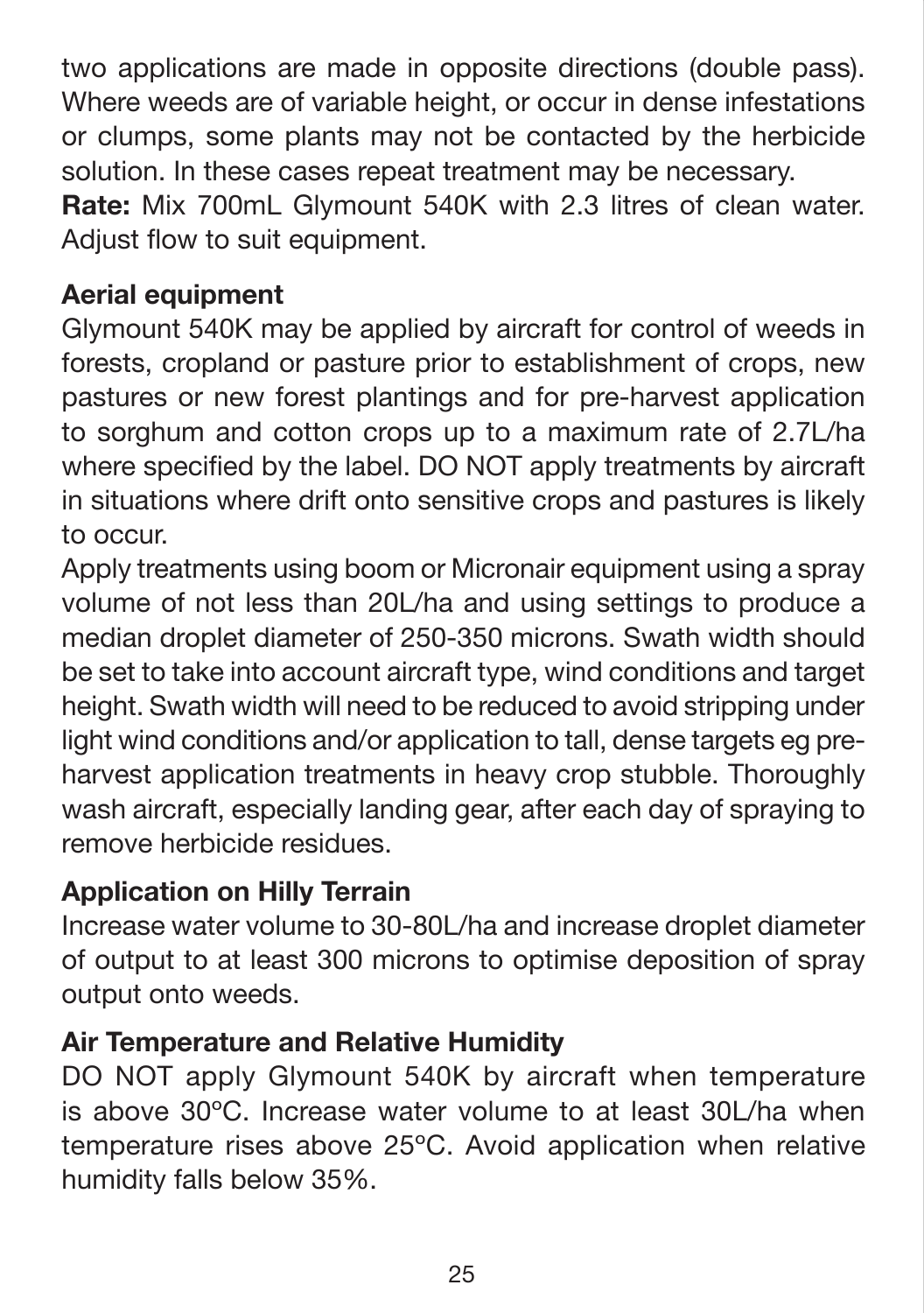#### **AVOID DRIFT**

DO NOT apply treatments with spraying equipment or under weather conditions which are likely to cause spray drift onto nearby susceptible crops, pastures or other sensitive plants. DO NOT apply treatments under light winds (less than 4km/hr) or inversion conditions or where wind speed exceeds 12km/hr.

#### **APPLICATION CHECKLIST**

• Do not treat weeds under poor growing conditions due to moisture stress, waterlogging, severe frosting, insect damage etc. Reduced performance may also occur where weeds are covered with dust or silt.

• Do not add surfactants, adjuvants or other pesticides except as specifically directed on this label.

• Rainfall occurring within 1 hour of application which causes run-off may require re-treatment. Rainfastness is reduced if weeds are not actively growing, under stress or conditions of low light intensity/ darkness. The addition of Wetter TX may improve rainfastness on winter annual weeds.

• A Withholding Period for grazing is not required. However, it is recommended that grazing of treated plants be delayed to ensure herbicide uptake. Certain plants such as Soursob, Variegated Thistle, Sorghum and Johnson grass, may be naturally toxic to stock when eaten in large quantities under certain conditions. Where plants are known to be toxic, grazing should be delayed until complete browning of treated plants has occurred.

• Apply treatments to weeds that have at least one true leaf (broadleaf weeds) or two leaves (grasses) to provide an adequate surface area for herbicide uptake.

• If heavy grazing has occurred, allow regrowth to 6-8 cm before spraying and use the higher rates recommended.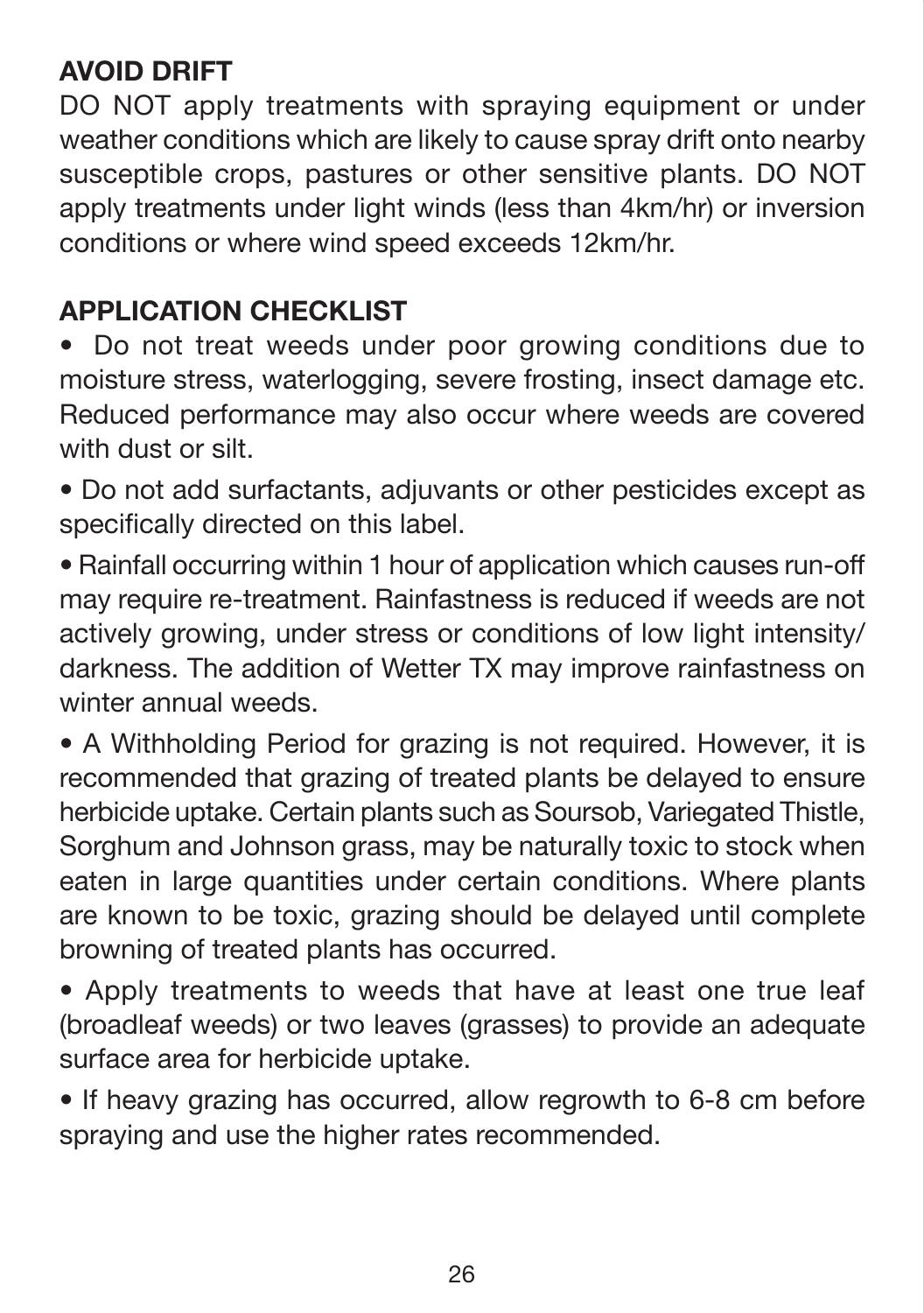#### **RESISTANT WEEDS WARNING**

#### GROUP **M** HERBICIDE

Glymount 540K Herbicide is a member of the Glycines group of herbicides. Glymount 540K Herbicide has the inhibition of EPSP synthase mode of action. For weed resistance management, Glymount 540K Herbicide is a Group M herbicide.

Some naturally occurring weed biotypes resistant to Glymount 540K Herbicide and other Group M herbicides may exist through normal genetic variability in any weed population. The resistant individuals can eventually dominate the weed population if these herbicides are used repeatedly. These resistant weeds will not be controlled by Glymount 540K Herbicide or other Group M herbicides.

Since the occurrence of resistant weeds is difficult to detect prior to use, Grow Choice Pty Ltd accepts no liability for any losses that may result from the failure of Glymount 540K Herbicide to control resistant weeds.

#### **PROTECTION OF CROPS, NATIVE AND OTHER NON-TARGET PLANTS**

Avoid contact with foliage, green bark or stems, canes, laterals, suckers, fresh wounds, exposed non-woody roots, flowers or fruit of crops, desirable plants and trees, since severe injury or destruction may result.

DO NOT apply under weather conditions, or from spraying equipment, that may cause spray to drift onto nearby susceptible plants/ crops, cropping lands or pastures.

#### **PROTECTION OF WILDLIFE, FISH, CRUSTACEANS AND ENVIRONMENT**

DO NOT contaminate dams, rivers or streams with the product or used container. Do not apply to weeds growing in or over water. Do not spray across open bodies of water.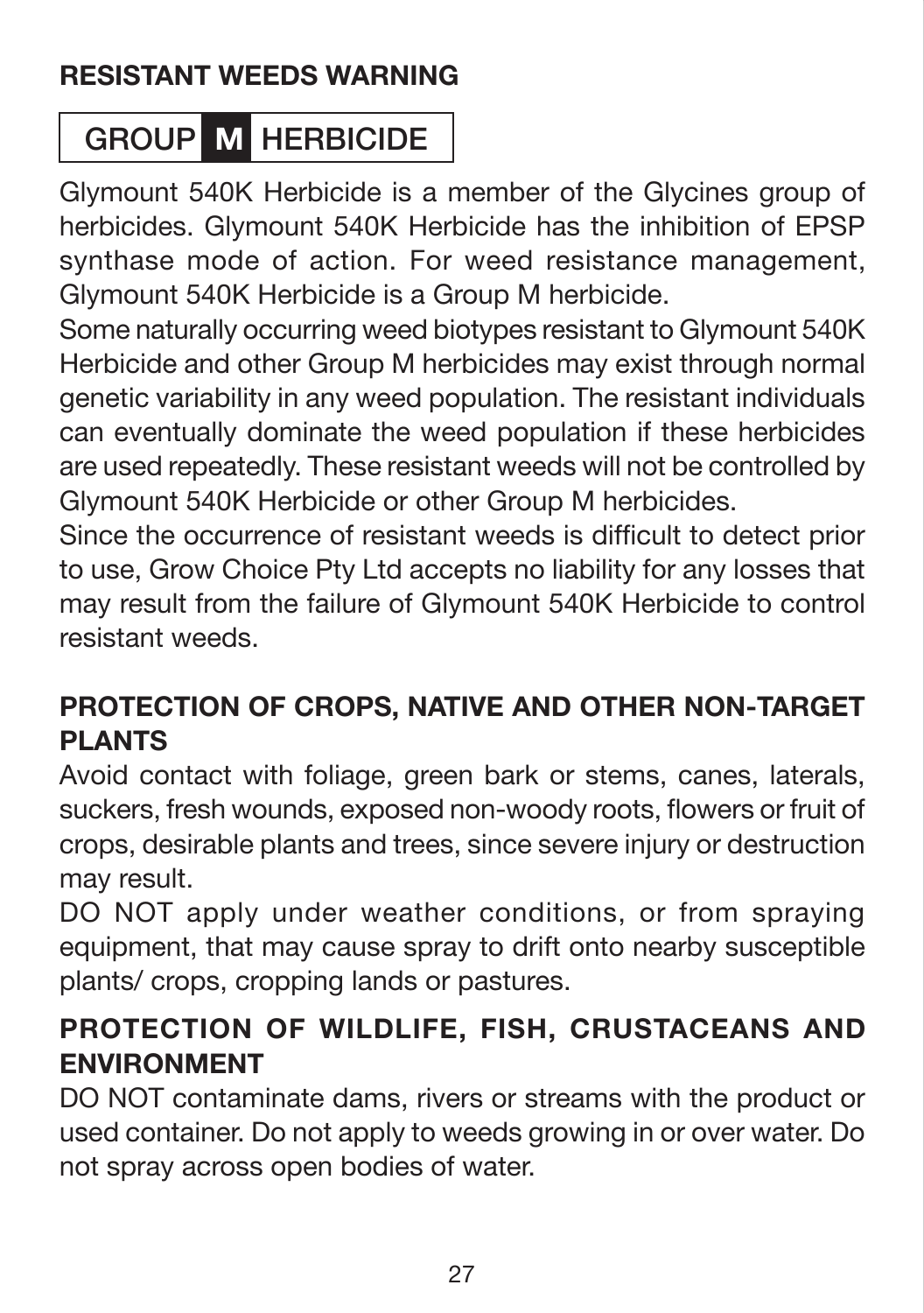#### **STORAGE AND DISPOSAL**

Store in the closed, original container in a cool, well ventilated area. Do not store for prolonged periods in direct sunlight.

Triple-rinse containers before disposal. Add rinsings to spray tank. Do not dispose of undiluted chemicals on site. If recycling, replace cap and return clean containers to recycler or designated collection point.

If not recycling, break, crush, or puncture and deliver empty packaging to an approved waste management facility. If an approved waste management facility is not available, bury the empty packaging 500 mm below the surface in a disposal pit specifically marked and set up for this purpose, clear of waterways, desirable vegetation and tree roots, in compliance with relevant local, state or territory government regulations. Do not burn empty containers or product.

This container can be recycled if it is clean, dry, free of visible residues and has the drumMUSTER logo visible. Triple-rinse container for disposal. Dispose of rinsate or any undiluted chemical according to state legislative requirements. Wash outside of the container and the cap. Store cleaned container in a sheltered place with cap removed. It will then be acceptable for recycling at any drumMUSTER collection or similar container management program site. The cap should not be replaced, but may be taken separately. For refillable containers: Empty contents fully into application equipment. Close all valves and return to point of supply for refill or storage

#### **SAFETY DIRECTIONS**

Will irritate the eyes and skin. Avoid contact with eyes and skin. If product in eyes, wash it out immediately with water. If product on skin, immediately wash area with soap and water. Wash hands after use. When opening the container, preparing spray and using the prepared spray, wear cotton overalls buttoned to the neck and wrist (or equivalent clothing) and a washable hat, elbow-length PVC